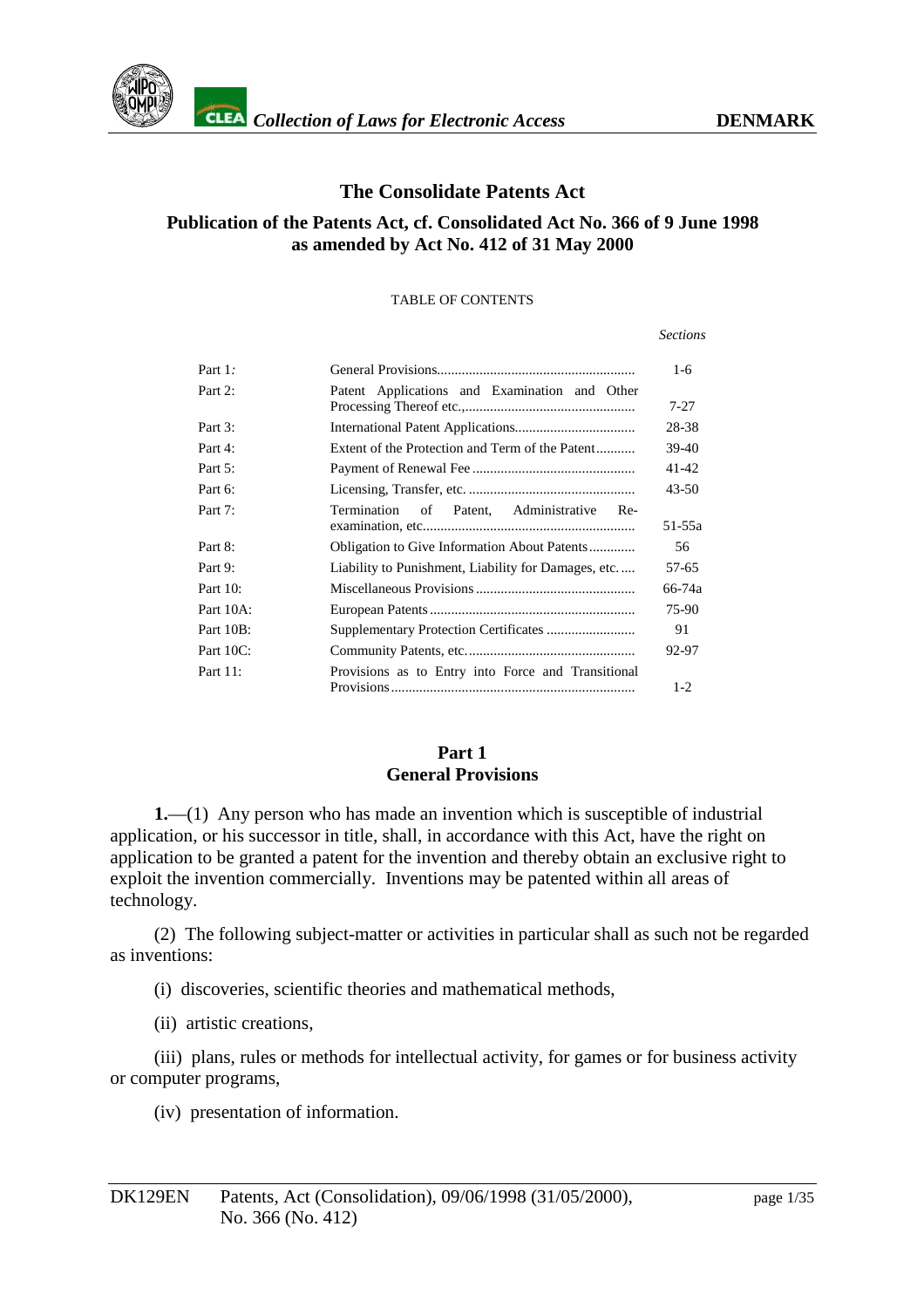

(3) Methods for surgical or the rapeutic treatment or for diagnosis, practised on human beings or animals, shall not be regarded as inventions, either. This provision shall not prevent the grant of patents for products, including substances and compounds, for use in any of such methods.

(4) Patents shall not be granted in respect of plant varieties or species of animals. Patents may, however, be granted for inventions, the subject -matter of which is plants or animals if the technical feasibility of the invention is not confined to a particular plant or animal variety. In this act a plant variety means a plant variety as defined i nArticle 5 of Council Regulation (EC) No. 2100/94 on Community plant variety rights.

(5) Patents shall not be granted in respect of essentially biological processes for the production of plants or animals. In this Act, essentially biological processes m ean processes, which consistentirely of natural phenomena such as crossing or selection. Patents may, however, be granted for microbiological processes or other technical processes or a product produced by means of such processes. In this Act, a microbi ological process means any process, which exploits a microbiological material, is performed on a microbiological material orresults in a microbiological material.

(6) Inventions may be patentable, even if they concern a product consisting of or containing biological material or a process by means of which biological material is produced, processed or used. Biological material, which is isolated from its natural environment or produced by means of a technical process may be the subject of an invention eve nifit previously occurred in nature. In this Act, biological material means material containing genetic information and capable of reproducing itself or being reproduced in a biological system.

**1a.**—(1) The human body, at the various stages of its forma tion and development, and the simple discovery of one of its elements, including a sequence or partial sequence of a gene, cannot constitute patentable inventions.

(2) Notwithstanding subsection 1 hereof, an element isolated from the human body or otherwise produced by means of a technical process, including a sequence or partial sequence of a gene, may constitute a patentable invention, even if the structure of that element is identical to that of a natural element.

**1b.**—(1) Patents shall not be granted i mespect of inventions the commercial exploitation of which would be contrary to ordrepublic or morality.

(2) An exploitation shall not be deemed to be contrary to ordrepublic or morality merely because the exploitation is prohibited by law or administ rative regulation.

(3) Pursuant to (1) patents may, however, not be granted for, among other things

(i) processes for cloning human beings,

(ii) processes for modifying the germ line genetic identity of human beings,

(iii) uses of human embryos for industrial or commercial purposes, and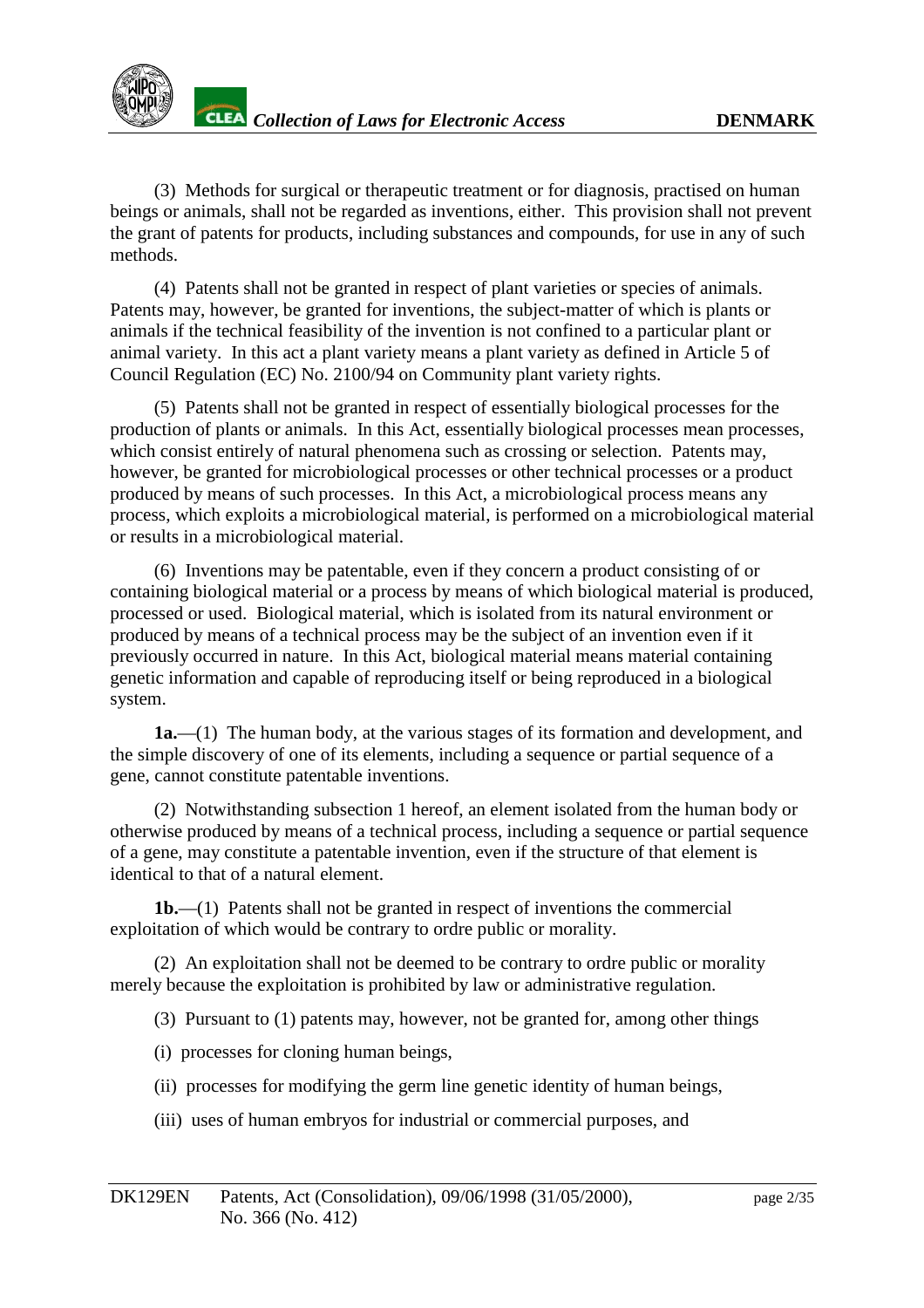(iv) processes for modifying the genetic identity of animals which are likely to cause them suffering without any substantial medical benefit to manoranimal, and also animals resulting from such processes.

**2.**—(1) Pat ents shall be granted only for inventions, which are new in relation to the state of the art prior to the date of filing of the patent application and which, moreover, differ essentially therefrom.

(2) The state of the art shall be held to comprise everyt hing made available to the public by means of a written description, lecture, exploitation or in any other way. The contents of patent applications filed in this country before the said date of filing shall also be regarded as comprised in the state of the eart, if such applications are made available to the public in accordance with the rules in section 22 of this Act. The same shall apply to the contents of applications for registration of utility models filed in this country before the said date of filing, if such applications are made available to the public in accordance with the rules relating to utility models. The requirements in subsection 1 hereof to the effect that the inventionshall differessentially from the state of the art shall, however, not apply in relation to the contents of such applications.

(3) Provisions to the effect that for the purposes of subsection 2 hereof applications provided for in Part 3 of this Act shall incertain cases have the same effect as patent applications filed in this country are laiddown in sections 29 and 38 of this Act.

(4) The requirement under subsection 1 hereof that inventions be new shall not prevent the grant of patents for known substances or compounds for use in the methods referred to in section 1(3) of this Act, provided that the use of such substance or compound is not known for any of those methods.

(5) Patents may, however, be granted for inventions irrespective of the fact that they have been made available to the public within the last 6 mont hsprior to the filing of the application, if this is a consequence of

(i) evident abuse in relation to the applicant or his legal predecessor, or

(ii) the fact that the applicant or his legal predecess or has displayed the invention at an official, or of ficially recognized, international exhibition falling within the terms of the Convention on International Exhibitions, signed at Paris on 22 November 1928.

**3.**—(1) The exclusive right conferred by a patent shall imply that no one, except the proprietor of the patent, may without permission exploit the invention

(i) by making, offering, putting on the market or using a product which is the subject matter of the patent, or by importing or possessing the product for these purposes, or

(ii) by using a process which is the subject -matter of the patent or by offering the process for use in this country, if the person offering the process knows, or it is obvious in the circumstances that the use of the process is prohibited without the consent of the proprietor o f the patent, or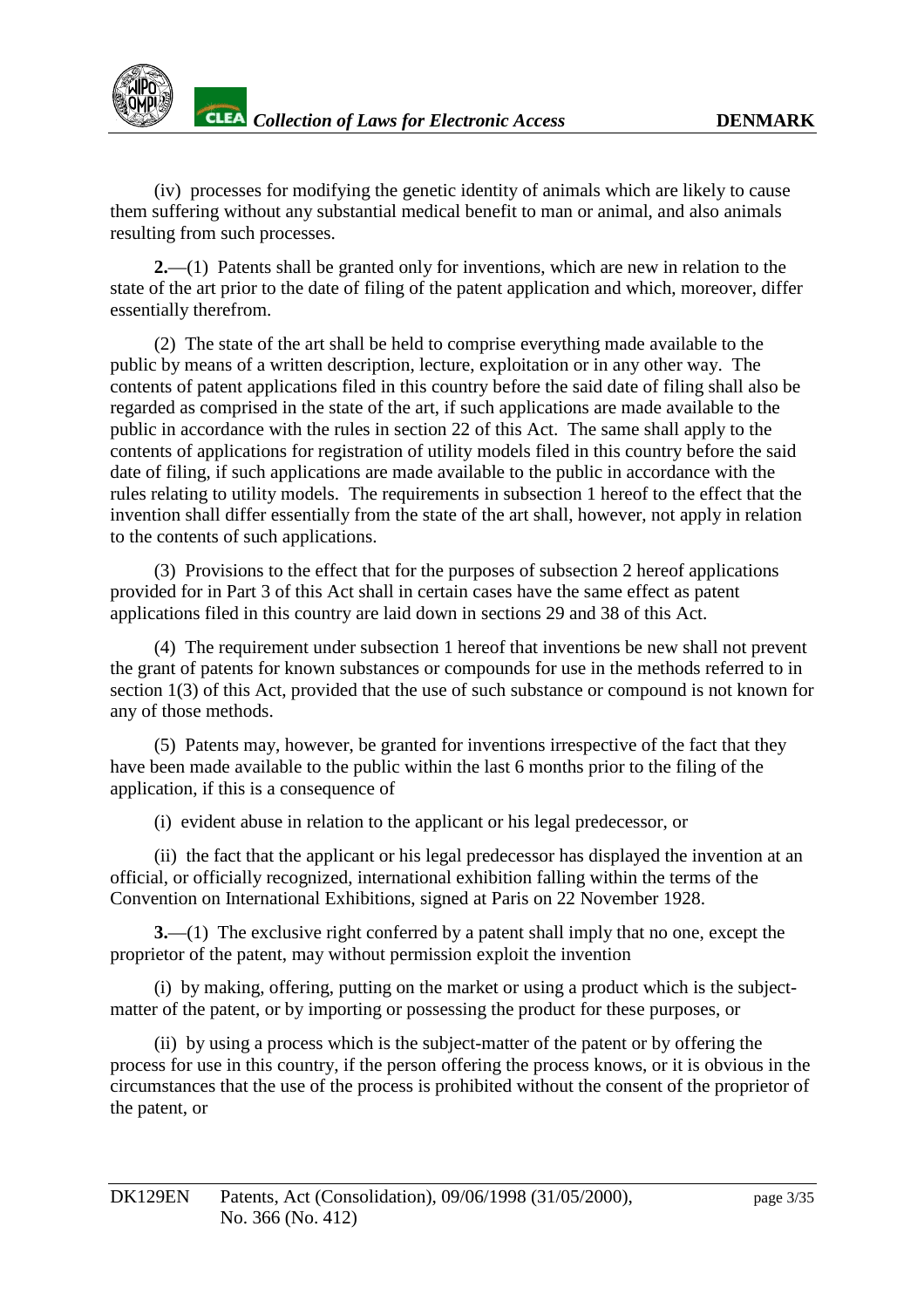

(iii) by offering, putting on the market or using a product obtained by a process which is the subject -matter of the patent or by importing or possessing the product for these purposes.

(2) The exclusive right shall imply that no one, ex cept the proprietor of the patent, may without permission exploit the invention by supplying or offering to supply any person who is not entitled to exploit the invention with means for working it in this country, if these means relate to an essential elem entof the invention and the person supplying or offering to supply the means knows, or it is obvious in the circumstances, that these means are suitable and intended for such use. This provisions hall not apply when the means are staple commodities, except when the person supplying or offering to supply the means induces the person supplied to commitacts as referred to insubsection thereof. For the purpose of the 1 st and 2  $^{\text{nd}}$  clause hereof, persons performing acts as referred to in subsection 3(i), (ii i) or (iv) hereof shall not be considered entitled to exploit the invention.

(3) The exclusive rightshall not extend to:

(i) acts done for non -commercial purposes,

(ii) acts concerning products put on the market in this country or in another country within the European Economic Area (EEA) by the proprietor of the patent or with his consent,

(iii) acts done for experimental purposes relating to the subject -matter of the patented invention, or

 $(iv)$  preparation in a pharmacy of a medicinal product accord ing to a prescription in individual cases or acts concerning the medicinal products oprepared.

**3a.**—(1) The protection conferred by a patent on a biological material possessing specific characteristics as a result of the inventions hall extend to any biol ogical material derived from that biological material through propagation or multiplication in an identical or divergent form and possessing thoses a mechanical erristics.

(2) The protection conferred by a patent on a process that enables a biological materi all to be produced possessing specific characteristics as a result of the inventions hall extend to biological material directly obtained through that process and to any biological material derived from the directly obtained biological material through prop agation or multiplication in an identical or divergent form and possessing those same characteristics.

(3) The protection conferred by a patent on a product containing or consisting of genetic information shall extend to all material in which the product is incorporated and in which the genetic information is contained and performs its function, cf., however, Section 1a.

 $(4)$ The protection referred to in  $(1)$ ,  $(2)$  and  $(3)$  shall not extend to biological material obtained from the multiplication or propagati on of biological material placed on the market in the territory of a Member State by the proprietor of the patent or with his consent, where the multiplication or propagation necessarily results from the application for which the biological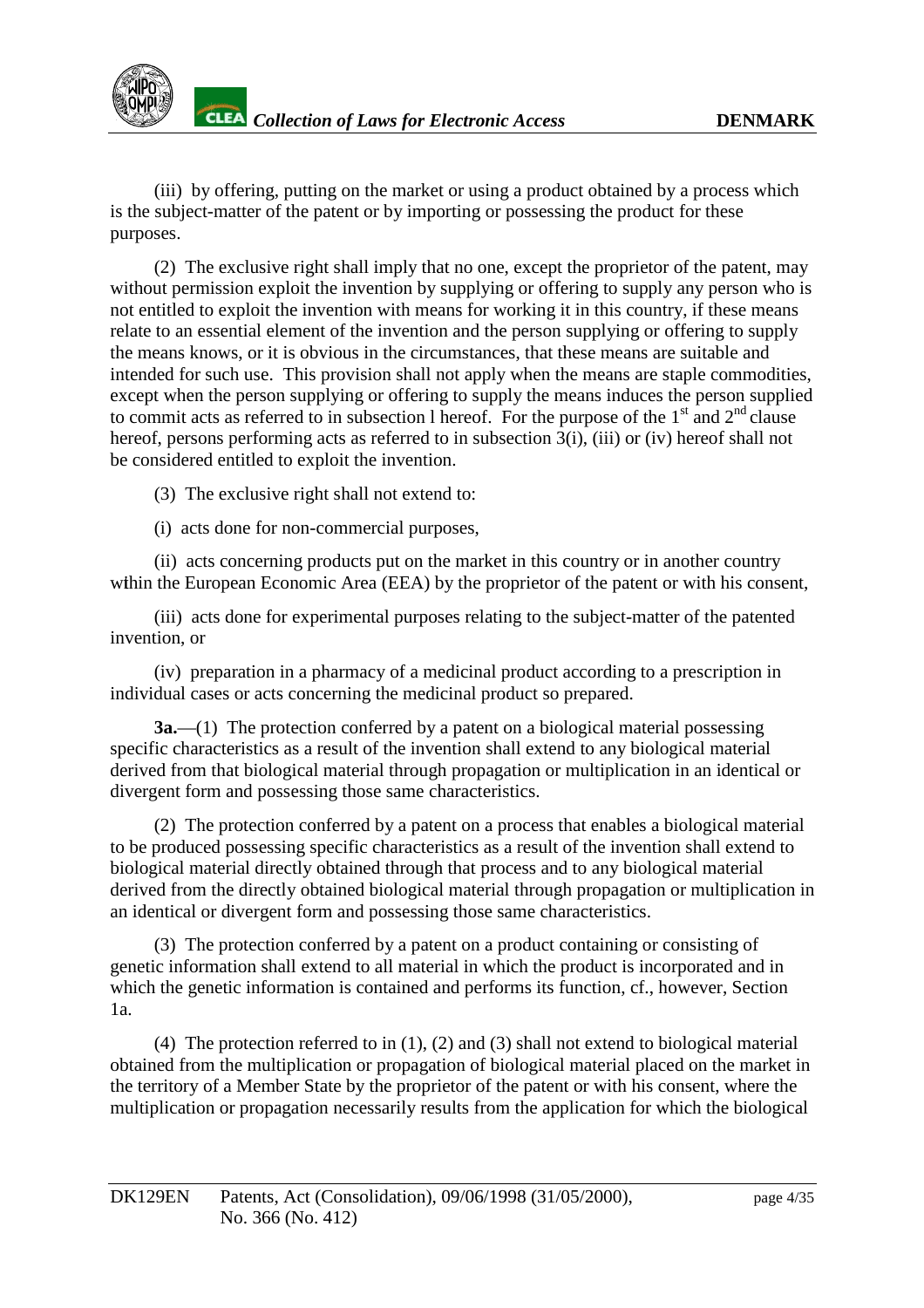material was ma rketed, provided that the material obtained is not subsequently used for other multiplication or propagation.

**3b.**—(1) Notwithstanding the provisions in Section 3a(1 -3), the sales or other form of commercialisation of plant propagating material to a farmer by the proprietor of the patent or with his consent for agricultural use implies authorisation for the farmer to use the product of his harvest for multiplication or propagation by him on his own farm, the extent and conditions of this derogation correspon ding to those under Article 14 of Regulation (EC) No. 2100/94 on Community plant variety rights.

 $(2)$  Notwithstanding the provisions in Section 3a(1  $-3$ ), the sale or any other form of commercialisation of breedings to ckorother animal reproductive material to a farmer by the proprietor of the patent or with his consent implies authorisation for the farmer to use the animal or other animal reproductive material for the purpose of pursuing his agricultural activity but not to sell it within the framework or for the purpose of a commercial reproduction activity. The Minister for Trade and Industry shall laydown provisions concerning the extent and conditions of the farmer's exploitation of such patents for the purposes of pursuing his agricultural activity.

**4.**—(1) Any person who, at the time when the patent application was filed, was exploiting the invention commercially in this country may, not with standing the grant of a patent, continue such exploitation retaining its general character, provided that the exploitation did not constitute an evident abuse in relation to the applicant or his legal predecessor. Such a right of exploitationshall also, under similar conditions, been joyed by any person who had mades ubstantial preparations for commercial exploita tion of the invention in this country.

(2) The right provided for in subsection 1 hereof shall only be transferred to others together with the business in which it has arise nor in which the exploitation was intended.

**5.**—(1) Notwithstanding a patent havi ng been granted for an invention, persons other than the proprietor of the patent may exploit the invention by the use of a foreign vehicle, vessel or aircraft when it temporarily or accidentally enters this country.

(2) The Minister for Trade and Industr wrav direct that, notwithstanding the grant of a patent, spare parts and accessories for aircraft may be imported into and used in this country for the repair of aircraft belonging to a foreign state which grants similar rights in respect of Danishaircra ft.

**6.**—(1) Application for a patent of an invention which no earlier than 12 months prior to the date of application has been stated in an application relating to patent or utility model registration in this country or patent, inventor's certificate or utility model protection in<br>another country which has joined the Paris Convention of 20 the March 1883 concerning the another country which has joined the Paris Convention of 20 protection of industrial ownerships hall in relation to sections  $2(1)$ ,  $2(2)$  and  $2(4)$  to gether with section 4 of this Order on request be seen as being filed at the same time as the earlier application. The same right of priority shall apply even if the application for protection does notoriginate from a country which has joined the convention when an identical priority from a Danish patent app lication or utility model application pursuant to bilateral or multilateral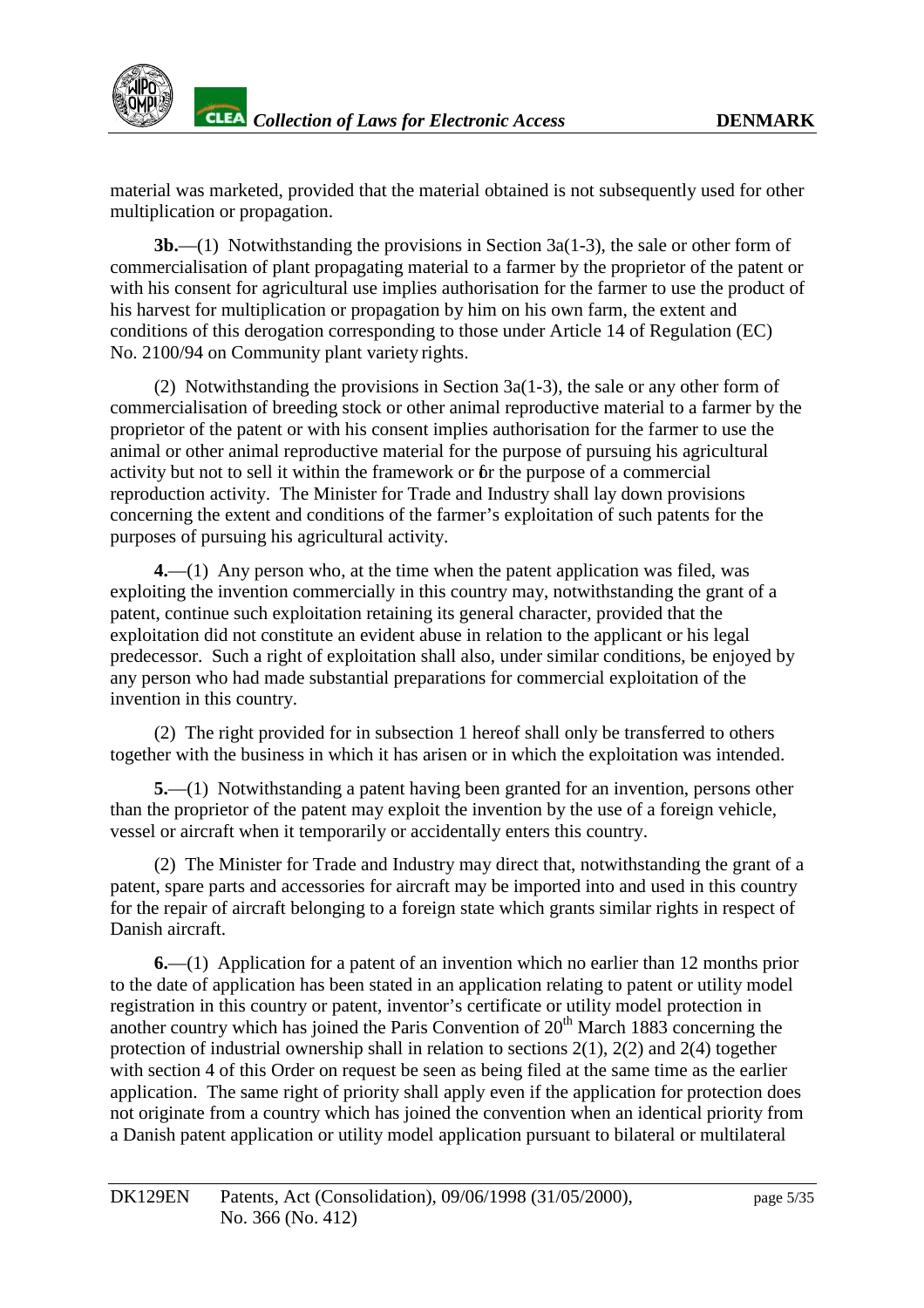agreement is allowed in the country in which the earlier application was filed and this is on conditions and with effects which substantially comply with the convention.

(2) The M inister for Trade and Industry shall laydown the particulars of the right to claim such priority.

#### Part<sub>2</sub> **Patent Applications and Examination and Other Processing Thereofetc.,**

**7.**—(1) The Patent Authority of this country shall be the Patent and Trade Mark Office, headed by a Director General, and the Patent Board of Appeal (Board of Appeal for Industrial Property). For the purposes of this Act, the "Patent Authority" means the Patent Authority of this country, unless otherwise stated.

(2) The Patent Boar dof Appealshall be established by the Minister for Trade and Industry for the examination of appeals from decision of the Patent and Trade Mark Office, cf. sections 25 and 67 of this Act, and appeals from decisions pursuant to the Danish Designs Act, the Danish Trade Marks Act, etc. The Patent Board of Appealshall consist of not more than 18 members who shall be appointed for a term of 5 years. 2 of the members, one of whom shall be the chairman, shall possess the general qualifications for appointment to the office of High Court judge whereas the other members to gether shall possess the best possible expert knowledge of patents, designs, trademarks and matters placed under the authority of the Patent Board of Appeal by other legislation. The yshall be graduates from the Technical University of Denmark (Danmarks Tekniske Højskole), another institution of higher education or have acquired the necessary expert knowledge in another way.

(3) Having regard to the circumstances of each particular case, the c hairman shall decide which and how many of the members of the Board are to participate in the examination of the case.

(4) The Minister for Trade and Industry shall lay down further rules for the activities of the Patent Board of Appeal including rules reduceding to the patent of the Patent Board of Appeal including rules re the appellant shall pay a fee for the examination of an appeal.

**8.**—(1) An application for a patent shall be filed with the Patent Authority or, in the cases referred to in Part 3 of this Act, with the pat entauthority of a foreign state or with an international organisation.

(2) The application shall contain a description of the invention, including drawings where necessary, and a precise statement of the matter for which protection by the patent is sought (one or more claims). The fact that the invention relates to a chemical compounds hall notimply that specific use must be indicated in the claim. The description shall be sufficiently clear to enable a person skilled in the art to carry out the invention ion. An invention which relates to or involves the use of biological materialshall, in the cases specified in section 8a of this Act, only be regarded as disclosed in a sufficient clear manner, if also the requirements of section 8 aareful filled.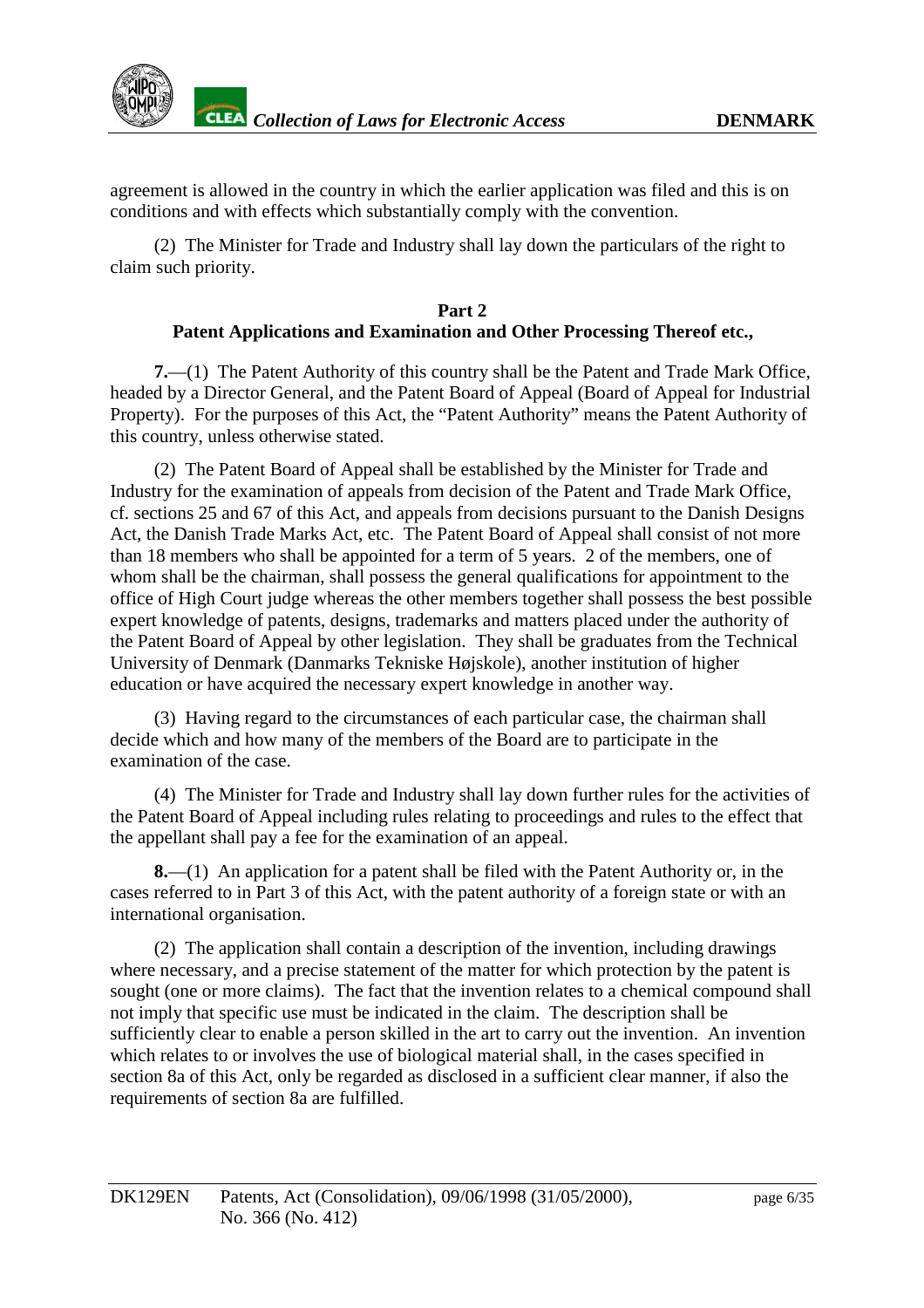

(3) T he application shall also contain an abstract of the description and claims. The abstractshall merely serve for use as technical information and may not be taken into account for any other purpose.

(4) The name of the inventor shall be indicated in the application. If the applicant is not the inventor, he shall prove his right to the invention.

(5) The applicant shall pay the prescribed application fee. For the patent application the prescribed renewal fee in respect of each fee year beginning before the application is finally decided upon shall also be paid. The fee yearshall comprise 1 year and shall the first time be reckoned from the date of filing of the application and the reafter from the corresponding day of the calendary ear.

**8a.**—(1) If, in order to carry out the invention, this involves the use of biological material which is neither available to the public nordes cribable in the documents of the application so as to enable a person skilled in the art to carry out the invention, as ample of the biological materialshall be deposited not later than on the date of filing of the application. The sample shall thereafter always bedeposited in such manner that any person entitled under this Act to a sample of the biological material may have the sample furnished in Denmark. The Minister for Trade and Industry shall lay down rules as to where deposits may be made.

(2) If a deposited sample ceases to be viable, or if for any other reason as ample cannot be furnished, the sample may be replaced by a new sample of the biological material within the prescribed period and otherwise in accordance with rules laiddown by the Minister for Trade and Industry. If so, the new deposit shall be deemed to have been made already on the date of the previous depo sit.

**9.** If the applicants or equests and pays the prescribed fee, the Patent Authority shall, in accordance with rules laid down by the Minister for Trade and Industry, cause the application to be searched by an International Searching Authority under the provisions of Article 15(5) of the Patent Cooperation Treaty, done at Washington on 19 June 1970.

10. In the same application a patent may not be applied for inrespect of two or more mutually independent inventions.

**11.** If a patentisapplied for inre spect of an invention which is disclosed by the applicant in an earlier patent application in which no final decision has been given, the later application shall, at the request of the applicant and on the conditions laid down by the Ministerfor Trade and Industry, be deemed to have been filed at the time when the documents disclosing the invention were received by the Patent Authority.

**12.** If the applicant is not a resident of this country, he shall have an agent residing in this country to represent him in all matters concerning the application.

**13.** An application for a patent may not be a mended in such a way that protection is claimed for subject -matter which was not disclosed in the application at the time when it was filed.

**14.** (Repealed)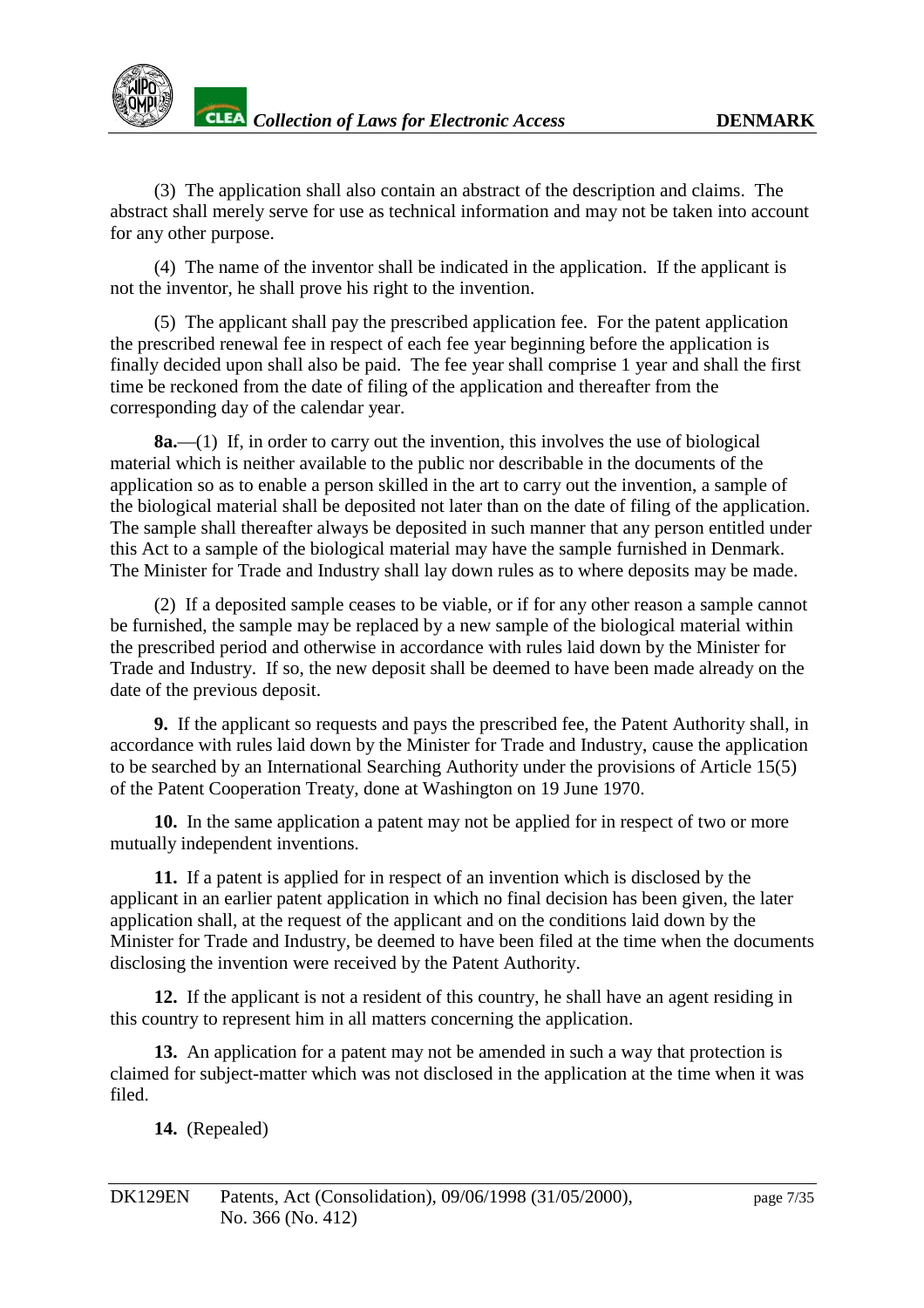**15.**—(1) I fthe applicant has not complied with the requirements of the application, or if the Patent Authority has other objections to the acceptance of the application, the applicant shall be notified according ly and be invited to file his observations or to corre ct the application within a time limit to be specified. The Patent Authority may, however, make such amendments in the abstract as it finds necessary without consulting the applicant.

(2) If the applicant fails to file the required observations or to tak esteps to correct the application within expiry of the time limit, the application shall be shelved. The notification referred to insubsection 1 hereof shall contain information to that effect.

(3) The examination of the application shall, however, be resumed if the applicant submits his observations or takes steps to correct the application within 4 months after expiry of the specified time limit and pays the prescribed resumption fee.

(4) If any renewal fee is not paid according to sections 8, 41 and 42 of this Act, the application shall be shelved without previous notification. In the case of an application shelved for that reason the proceedings for grant may not be resumed.

**16.** If, after having received the applicant's reply, the Patent Authority still has objections to the acceptance of the application, and the applicant has had an opportunity to comment on the objections, the application shall be refused, unless the Patent Authority considers it necessary once more to invite the applicant under section 15(1) of this Act.

**17.**—(1) If any personclaims before the Patent Authority that he, and not the applicant, is entitled to the invention, the Patent Authority may if it finds the question doubtful, invite him to bring it before the courts within a time limit to be specified. If the invitation is not complied with, the Patent Authority may disregard the claim when deciding on the patent application. Information to that effects hall be given in the invitation.

(2) If legal proceedings have been i nstituted concerning the right to an invention for which a patent has been applied for, the proceedings for grant may be suspended, until a final decision has been given in the legal proceedings.

**18.**—(1) If any person proves to the Patent Authority that h e, and not the applicant, is entitled to the invention, the Patent Authority shall transfer the application to the said person, if he sorequests. The transferees hall pay a new application fee.

(2) If a request has been made for the transfer of a patent application, the application shall not be shelved, refused or accepted until a final decision has been made on the request.

**19.**—(1) If the application complies with the requirements, and no objections have been found to the grant of a patent, and it has been established that the applicant approves the text on the basis of which patent may be granted, the Patent Authority shall notify the applicant to the effect that patent may be granted against payment of the prescribed fee for publication of the patent specifications.

(2) After the Patent Authority has submitted notification as mentioned in subsection 1 the patent claims shall not be a mended in such a manner that the scope of the patent protection is extended.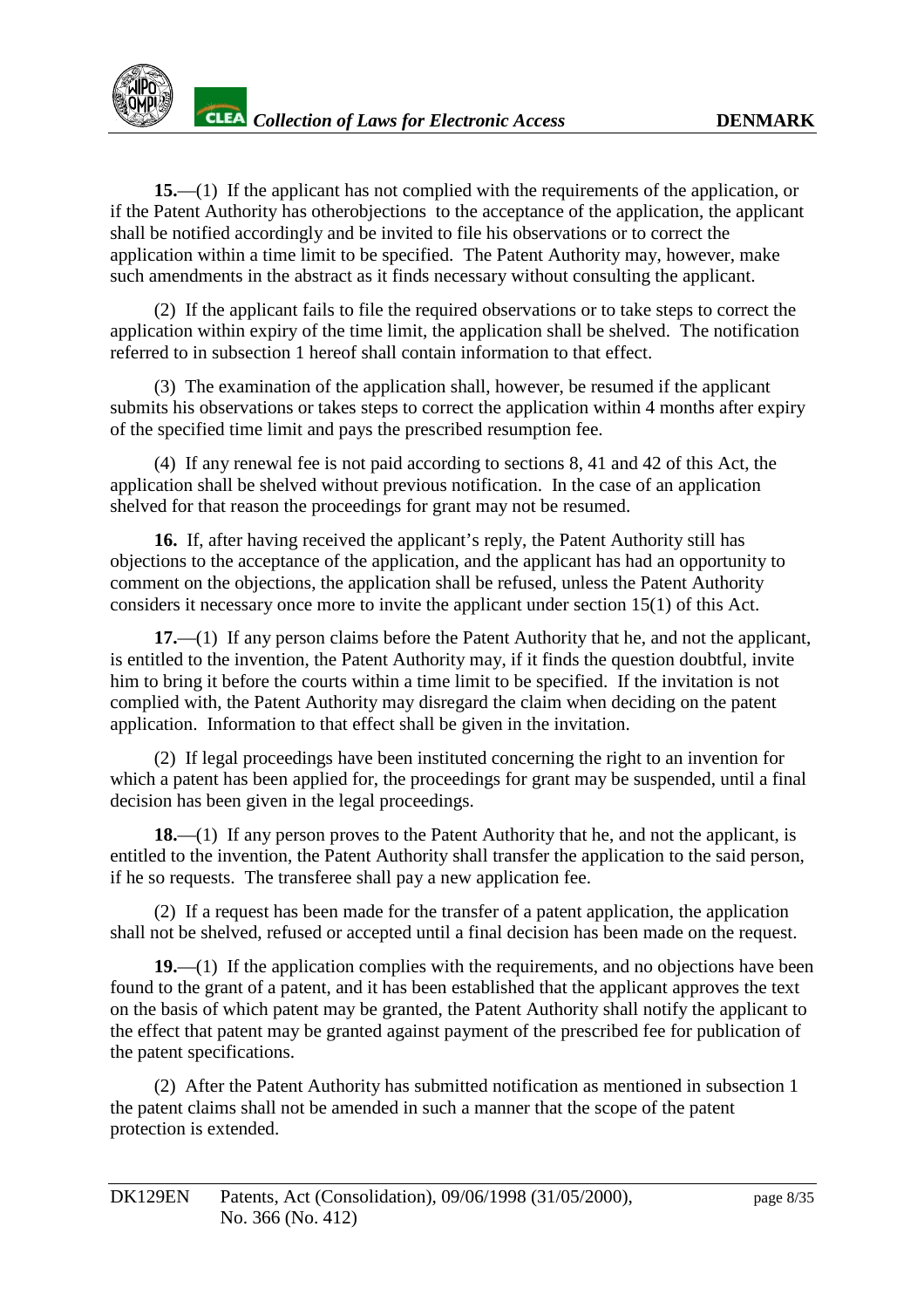

(3) The fee for publication of the patent specifications shall be paid within 2 months after the Patent Authority has forwarded a notification under subsection 1 hereof. Failure to doso shall cause the application to be shelved. However, proceedings will be resumed, if the applicant pays the pa tent grant fee and the prescribed resumption fee within 4 months after expiry of the time limit.

**20.**—(1) When the requirements in section 19 of this Act have been complied with, the Patent Authority shall grant the patent and issue letter spatent. The gr ant of patent shall be advertised at the same time.

(2) Patent specifications including description, claims and abstract shall be obtainable from the Patent Authority at the same time as the grant of patent is advertised. The patent specifications shall state the proprietor of the patent and the inventor.

**21.**—(1) Any personshall be entitled to file an oppositi on with the patent Authority againstapatent, which has been granted. The opposition shall state the grounds on which the opposition is filed an d shall be submitted to the Patent Authority within 9 months from advertisement of the grant of patent. The opposition shall be accompanied by the prescribed fee.

(2) Anopposition shall only be filed on the grounds that the patent has been granted irrespective of the fact that

(i) the requirements of Sections land 2 of this Act are not complied with,

(ii) it relates to an invention which has not been described in a sufficiently clear manner asto enable a person skilled in the art to carry out the inv ention on the basis of the description, or

(iii) the subject-matter extends beyond the contents of the application filed.

(3) The Patent Authority shall advertise the filing of an opposition.

22.—(1) As from the date on which patent is granted, the file softhe application shall be available to the public.

(2) When 18 months have elapsed from the date of filing or, if priority has been claimed under section 6 of this Act, from the date on which priority is claimed, the files shall be available to the pu blic, even if patent has not been granted. If a decision has been made to shelve or to refuse the application, the files shall, however, not be available unless the applicant requests resumption of the proceedings, appeals against the refusal or requests re-establishment of rights under sections 72 or 73 of this Act.

(3) At the request of the applicant, the files shall be made available earlier than prescribed in subsections 1 and 2 hereof.

(4) When the files are made available under subsection 2 or 3 he reof, a notice to that effectshall be published.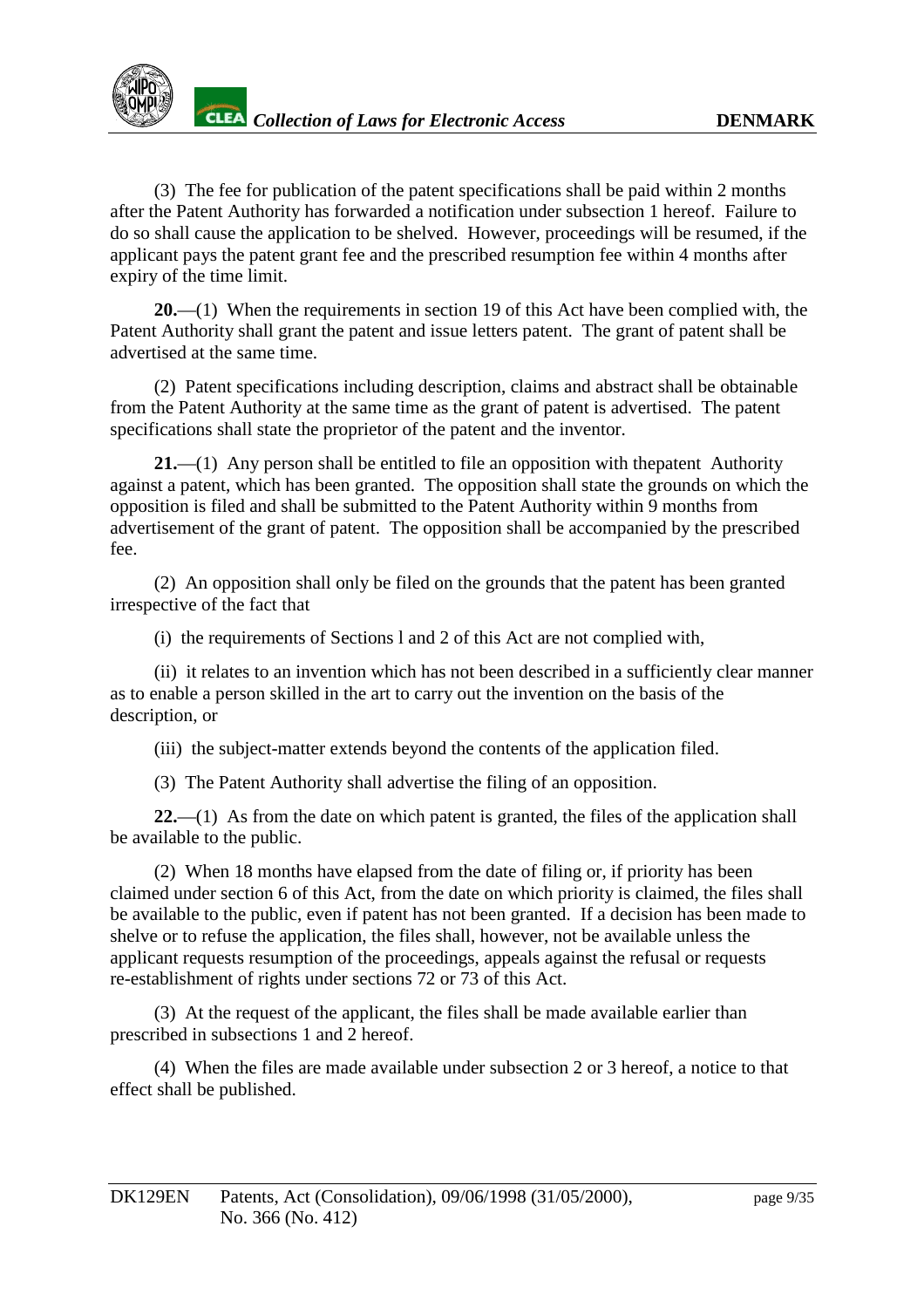(5) If a document contains business secrets which do not relate to an invention for which patent is applied or has been granted, the Patent Authority may, on request, when circumstances make it desirable, decide that the document shall not be available or only available in part. If such a request has been filed, the document shall not be made available until a decision has been made or during the period within which the decision may be appealed against. A nappealshall have suspensive effect.

(6) If a sample of biological material has been deposited under section 8a of this Act, any person shall have the right to obtain a sample when the files become available under subsections 1.2 or 3 hereof. After the epatent has been granted, and not with standing revocation or cancellation of the patent, furnishing may be made to anyone requesting it. This does not imply, however, that any sample shall be furnished to any person who, according to the rules laid down i norpursuant to law, is not allowed to handle the deposited material. Nor shall any sample be furnished to any person if, due to the dangerous properties of the material, his handling of the sample is supposed to involve obvious danger.

(7) Notwithstand ingsubsection 6 hereof, the applicant may request that, until a patent has been granted, the furnishing of a sample shall only be effected to an expert in the art. If an application is refused, withdrawn or deemed to be withdrawn, the applicant may reque st that as ample of the deposited materialshall only be furnished to an expert in the art for 20 years from the date on which the patent application was filed. The Minister for Trade and Industry shall laydown provisions for the submission of a request for furnishing, for the time limit for presenting such requests and prescribing who may be used as enexpert.

(8) The request for the furnishing of the sample shall be filed with the Patent Authority and shall contain a declaration to observe the restrict ions on the use of the sample which appear from rules laid down by the Minister for Trade and Industry. If the sample is to be furnished to an expert in the art, the declaration shall instead be given by the latter.

23.—(1) If an opposition has been file d, the proprietor of the patent shall be notified accordingly and be given an opportunity to file his observations on the opposition.

(2) The Patent Authority may examine an opposition even though the patent has terminated or will terminate under sections 51,54, or 96 of this Act, even if the opposition is withdrawn, or even if the opponent dies or loses his capacity to enter into legal transactions.

(3) The Patent Authority may revoke a patent or maintain it unamended or amended. If the Patent Authorit y finds that the patent may be maintained as amended, and it has been established that the propriet or of the patent consents to this, the patent specifications shall be amended accordingly after the proprietor of the patent has paid the prescribed fee for publication hereof. Copies of the amended patent specifications shall be obtainable from the Patent Authority.

(4) If the proprietor of the patent does not approve the maintenance of the patent as amended or does not pay the fee for publication of new pat entspecifications in time, the patent shall be revoked.

(5) The Patent Authority shall advertise its decision on the opposition.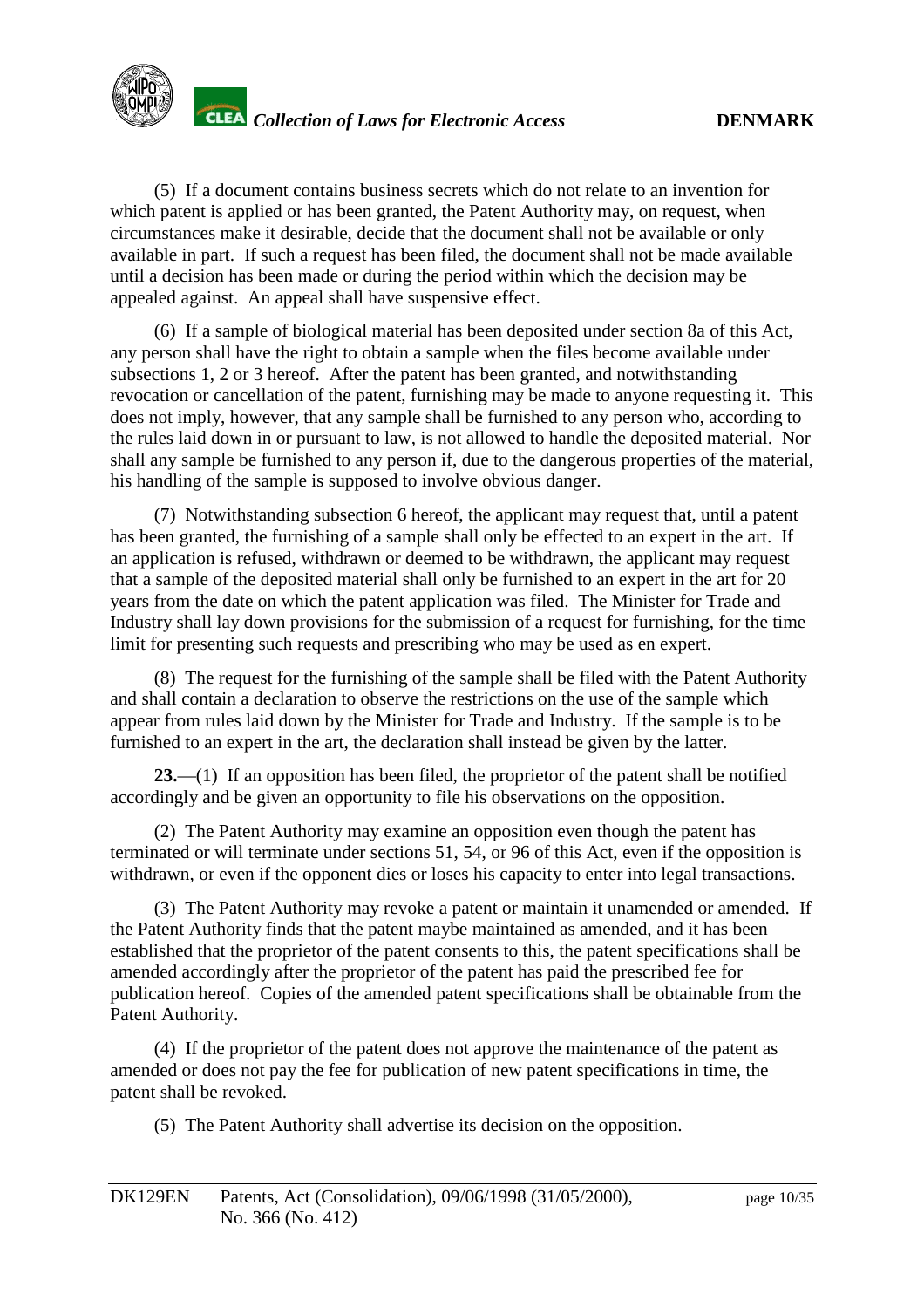**24.**—(1) An appeal from the final decision of the Patent Office concerning a patent application may be filed by the applicant with the Patent Board of Appeal. The propriet or of the patent may file an appeal with the Patent Board of Appeal, if a patent has been revoked, or if the Patent Office finds that the patent may be maintained as amended following an opposition. The oppon ent may file an appeal with the Patent Board of Appeal, if a patent is maintained unamended, orif the Patent Office finds that the patent may be maintained as amended despite a duly filed opposition. If the opponent withdraws his appeal, such appeal may nevertheless be examined when circumstances make it desirable.

 $(2)$  Decisions refusing a request for resumption under section 15(3), or section 19(3) of this Actor complying with a request for transfer under section 18 of this Act may be appealed against by the applicant. Decisions rejecting a request for the transfer of the application may be appealed against by the person making the request.

 $(3)$  Decisions refusing a request under section 22(5) of this Act may be appealed against by the person making the request.

25.—(1) Appeals under section 24 of this Act shall be filed with the Patent Board of Appeal not later than 2 months after the date on which the party concerned was notified of the decision by the Patent Office. The prescribed feeshall be paid within the same time limit. Failure to do so shall cause the appeal to be refused.

(2) The decisions of the Patent Board of Appeal may not be brought before any higher administrative authority.

(3) Proceedings to test decisions of the Patent Office whi ch may be appealed against to the Patent Board of Appeal may not be brought before the courts until the decision of the Patent Board of Appeal has been given, cf. however sections 52 and 53 of this Act. Proceedings to test decisions by which the Patent Bo ard of Appeal refuses an application for a patent or revokes a patent shall be brought within 2 months after the date on which the party concerned was notified of the decision.

(4) The provisions of section 22(5) of this Act shall apply *mutatis mutandis* w ith respecttodocuments received by the Patent Board of Appeal.

26. If an application which is available to the Public is finally refused or shelved, notice hereof shall be published.

**27.** Granted patents shall be entered in a Register of Patents which s hall be kept by the Patent Authority.

#### **Part 3 International Patent Applications**

**28.**—(1) An "international patent application" means an application under the Patent Cooperation Treaty, done at Washington on 19 June 1970.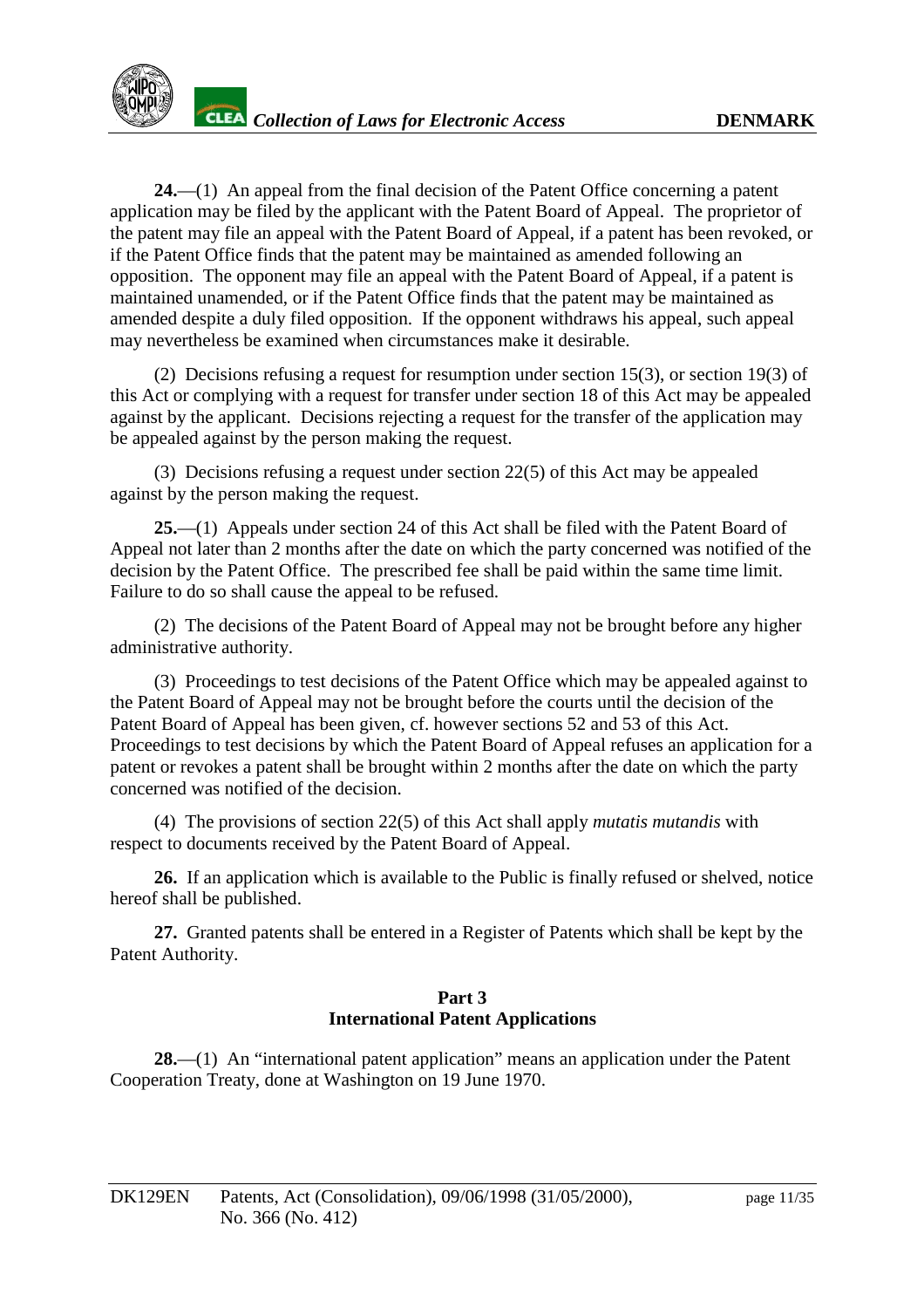

 $(2)$ An international patent applica tionshall be filed with a patent authority or an international Organisation which is competent under the Treaty and the Regulations to receive such application (receiving Office). An international patent application may be filed with the Patent Authority of this country in accordance with rules laiddown by the Minister for Trade and Industry. The applicant shall pay the fee prescribed for the application to the Patent Authority.

(3) The provisions of sections 29 to 38 of this Act shall apply to interna tional patent applications designating Denmark.

**29.** An international patent application which has been accorded an international filing date by the receiving Offices hall have the same effect as a patent application filed in this country on that date. Th eprovision of section  $2(2)$ ,  $2 \text{ rad}$  clause, of this Act shall, however, not apply unless the application has been proceeded with under section 31 of this Act.

**30.** An international patent applications hall be considered withdrawn as far as Denmarkis concerne din the cases referred to in Article 24(1), (i) and (ii), of the Treaty.

**31.**—(1) If the applicant wishest oproceed with an international application with respect to Denmark, he shall within 20 months from the international date of filing or, if priority is claimed, from the priority date pay the prescribed fee to the Patent Authority and file a translation into Danish of the international application to the extent prescribed by the Minister for Trade and Industry or, if the application is written in Dani sh, a copy of the application.

(2) If a requestismade by the applicant to subject an international application to an international preliminary examination, and if within 19 months from the date referred to in subsection 1 hereof he declares, in accordan ce with the Treaty, that he intends to use the results of that examination in Denmark (election of Denmark), he shall comply with the requirements of subsection 1 hereof within 30 months from the said date.

(3) If the applicant has paid the prescribed fee within the time limits fixed in subsections 1 and 2 hereof, the prescribed translation or copy may be filed within a further period of 2 months provided that a prescribed additional fee is paid prior to expiry of the furtherperiod.

(4) If the applicant fails to fulfil the requirements of this section, the application shall be considered withdrawn as far as Denmark is concerned.

**32.** If the applicant withdraws are quest for an international preliminary examination or an election of Denmark, the internatio nal patent application shall be considered withdrawn as faras Denmark is concerned, unless the withdrawal has been effected prior to the expiry of the time limit applicable under section 31(1) of this Act, and the applicant proceeds with the application p rior to the expiry of the time limits laid down in section 31(1), cf. subsection 3, ofthis Act.

**33.**—(1) When an international patent application has been proceeded with under section 31 of this Act, the provisions of Part 2 of this Acts hall apply to the application and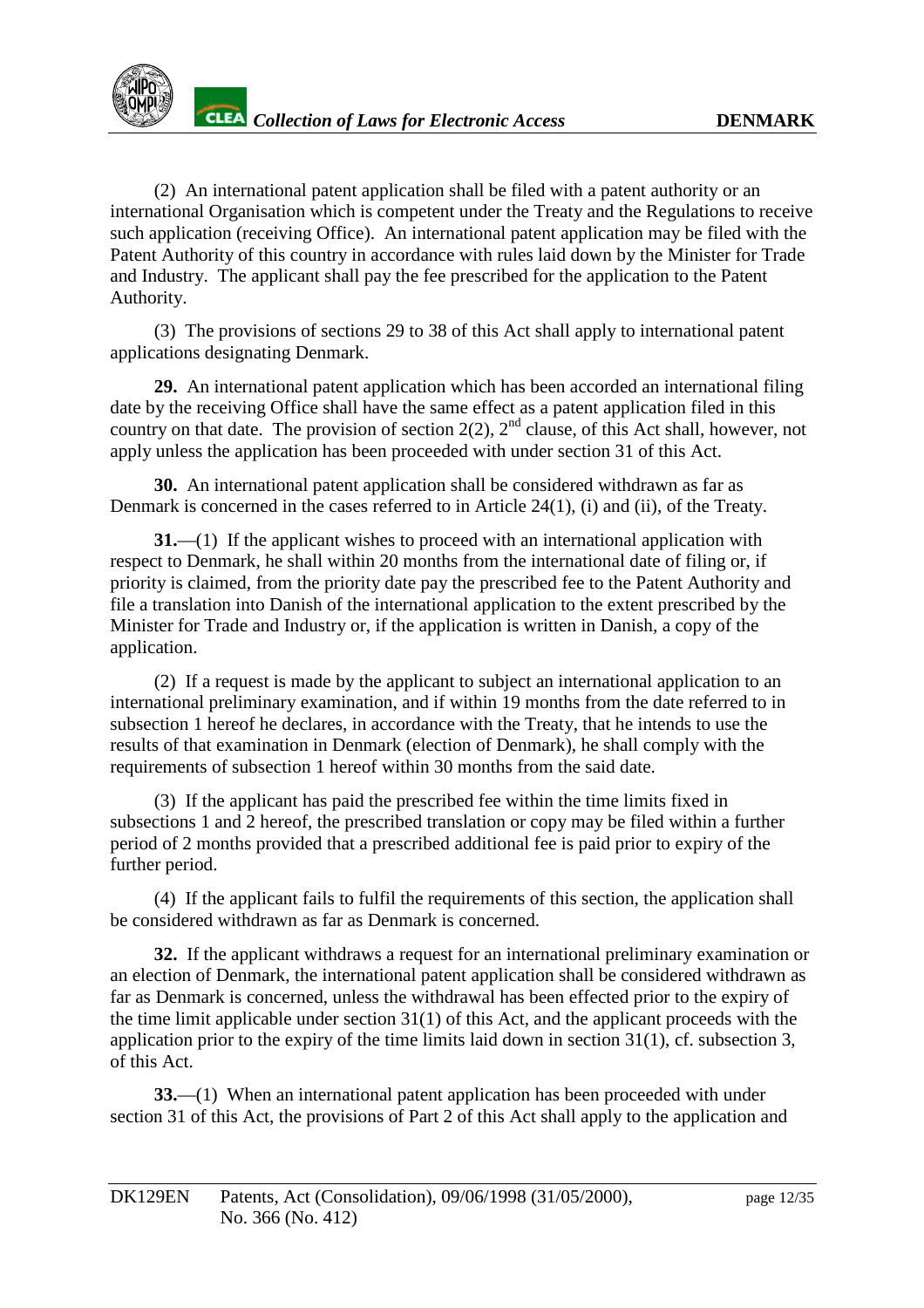

the examination and further processing thereof with the deviations provided for in this section and insections 34 to 37 of this Act. The examination and further processing of the application shall only be commenced prior to the expiry of the time limits applicable under  $section 31(1) or (2) of this Act, if the applications are the same.$ 

(2) The provision of section 12 of this Act shall only be applicable as from the time when the Patent Authority may commence the examination and other proces sing of the application.

(3) The provisions of section 22(2) and (3) of this Act shall apply even before the application has been proceeded with when the applicant has complied with his obligation under section 31 of this Act to file a translation of the application or, if the application is written in Danish, when the applicant has filed a copy thereof with the Patent Authority.

(4) For the purposes of sections 48, 56 and 60 of this Act, an international patent application shall be deemed to have been ma deavailable to the public when it has been made available under subsection 3 here of.

(5) If the application complies with the requirements relating to form and contents provided for in the Treaty, it shall be accepted in that respect.

**34.** Patent shall o nly be granted or refused in respect of an international patent application after expiry of the time limit laid down by the Minister for Trade and Industry, unless the applicant has consented to the application being decided upon prior thereto.

**35.** Withou the consent of the applicant, the Patent Authority shall not grant a patent for an international patent application or publishit prior to its publication by the International Bureau of the World Intellectual Property Organization (WIPO) or prior to the expiry of 20 months from the international filing date or, if priority is claimed, from the date of priority.

**36.**—(1) If any part of an international patent application has not been the subject of an international search or an international preliminary ex amination because the application has been deemed to relate to two or more mutually independent inventions, and the applicant has not paid the additional fee under the Treaty within the prescribed time limit, the Patent Authority shall review the finding tode termine whether it was justified. If this is found to be the case, the said part of the application shall be considered withdrawn before the Patent Authority, unless the applicant pays the prescribed fee within 2 months after the date on which the Pat ent Authority notified him of the result of the review. If the Patent Authority considers that the finding was not justified, it shall proceed with the examination and other processing of the application in its entirety.

 $(2)$ The applicant may appeal agai nst a decision under subsection 1 hereof by which an application is found to relate to two or more mutually independent inventions. The provisions of section 25(1) to (3) of this Act shall apply *mutatis mutandis* .

(3) If the appealis dismissed, the time limit for payment of the fee under subsection 1,  $2<sup>nd</sup>$ clause, hereof shall be calculated from the date on which the final decision is given.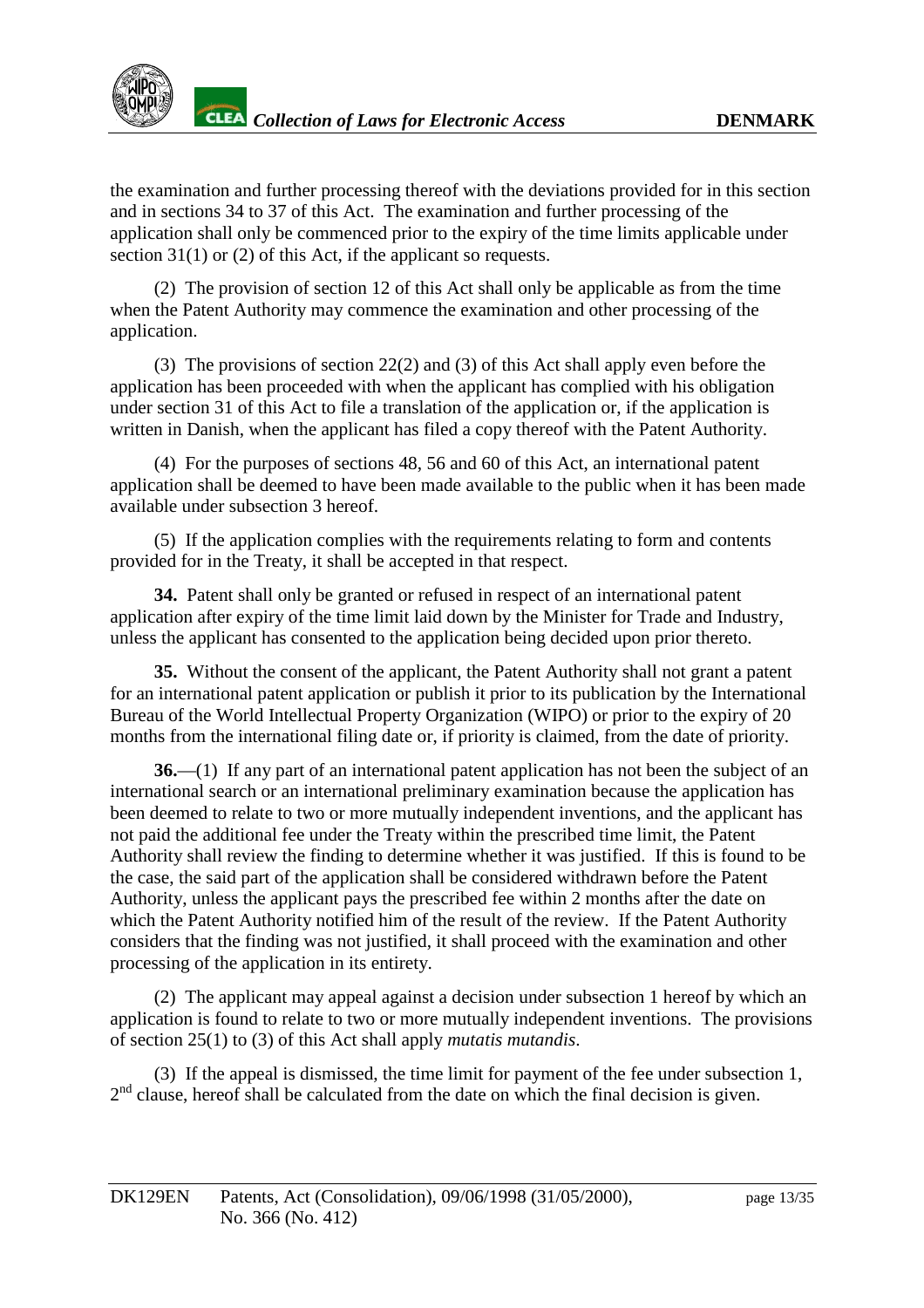

**37.** If any part of an international application has not been the subject of an international preliminary examinatio n because the applicant has restricted the claims at the demand of the international Preliminary Examination Authority, that part of the application shall be considered withdrawn before the Patent Authority, unless the applicant pays the prescribed fee wit hin 2 months after the date on which the Patent Authority invited him to pay with reference to the restriction of the examination carried out.

**38.**—(1) If a receiving Office has refused to accord an international filing date to an international patent appl ication, orifithas decided that the application or the designation of Denmark shall be considered withdrawn, the Patent Authority shall, at the request of the applicant, review the decision to determine whether it was justified. The same shall apply to any decision from the International Bureau according to which an application shall be considered withdrawn.

(2) A request for a review under subsection 1 hereof shall be presented to the International Bureau prior to the expiry of a time limit laid down by the Minister for Trade and Industry. The applicant shall, prior to the expiry of the same time limit and to the extent prescribed by the Minister for Trade and Industry, file a translation of the application with the Patent Authority and pay the prescr ibed application fee.

(3) If the Patent Authority finds that the decision of the receiving Office or the International Bureau was not justified, the Patent Authority shall examine and process the application under Part 2 of this Act. If no international filing date has been accorded by the receiving Office, the application shall be deemed to have been filed on the date which in the opinion of the Patent Authority should have been accorded as the international filing date. If the application complies with the requirements relating to form and contents provided for in the Treaty, it shall be accepted in that respect.

(4) The provision of section  $2(2)$ ,  $2<sup>nd</sup>$  clause, of this Act shall apply to applications to be examined and processed pursuant to subsection 3 hereof, provided that the application is made available to the public undersection 22 of this Act.

#### Part<sub>4</sub> **Extent of the Protection and Term of the Patent**

**39.** The extent of the protection conferred by a patent shall be determined by the claims. For the interpretation of the claims the description may serve as a guide.

**40.** A granted patent may be maintained until 20 years have elapsed from the date of filing of the patent application. A renewal feeshall be paid for the patent in respect of each fee year beginning after the grant of the patent.

#### **Part 5 PaymentofRenewalFee**

41.—(1) The renewal feeshall fall due on the last day of the month in which the fee year begins. The renewal fee in respect of the first two fee years shall, however, only fall due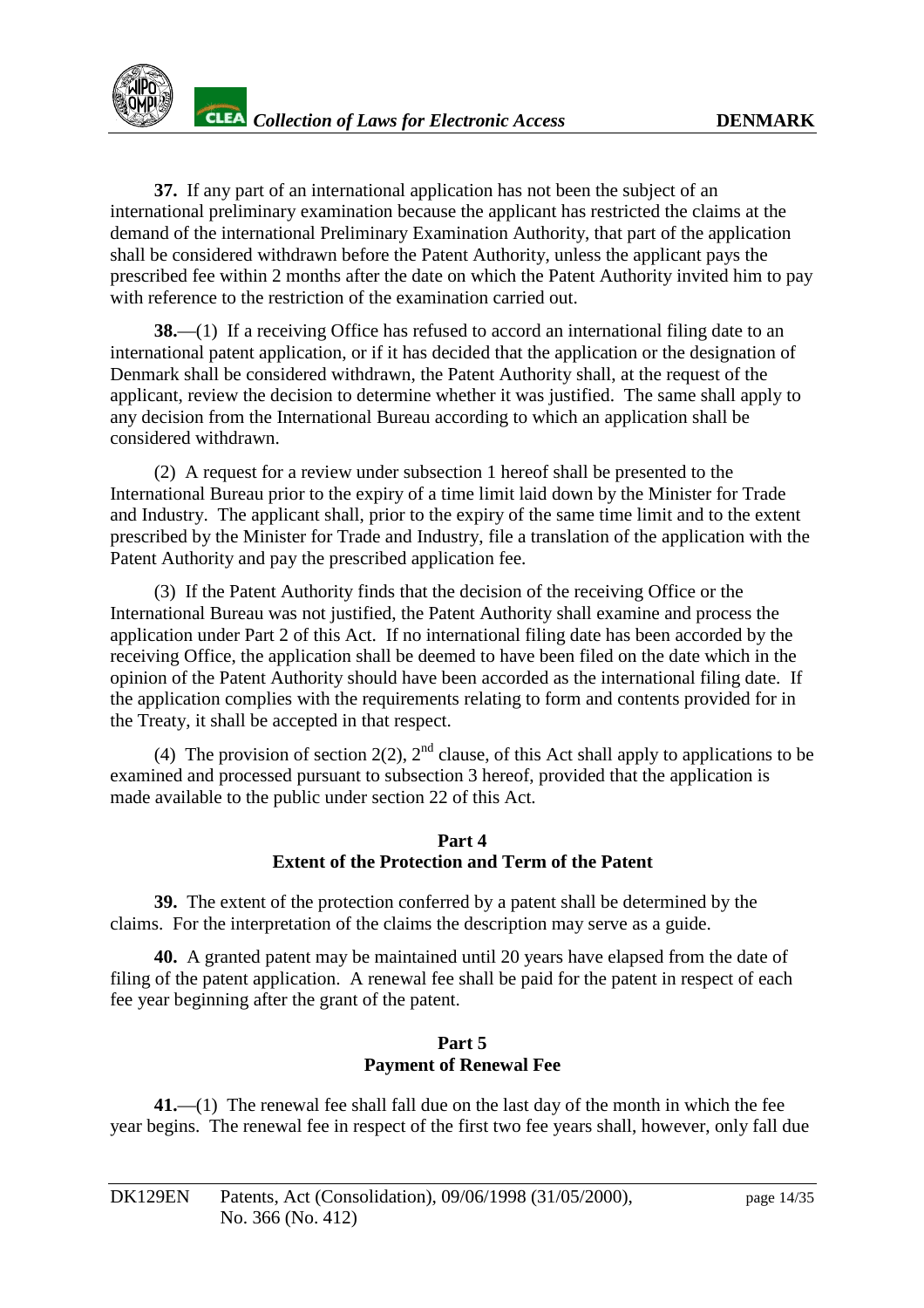

at the same time as the fee in respect of the third fee year. Renewal fees may not be paid earlierthan3months before the due date.

(2) For a later application as provided for insection 11 of this Act, the renewal fee in respect of fee years having be gun before the date of filing of the later application or beginning within 2 months after that dates hall inno case fall due before 2 months have elapsed after the said date. For an international patent application, renewal fee, in respect of fee years h aving begun before the date on which the application was proceeded with under section 31 of this Actortaken up for examination and other processing under section 38 of this Actor beginning within 2 months after that dates hall innocase fall due before 2 months have elapsed after the date on which the application was proceeded with or taken up for examination and other processing.

(3) Any renewal fee may, together with the prescribed additional fee, be paid within 6 months after its due date.

(4) The Danish Patent and Trademark Office shall collect renewal fees from the applicant or the proprietor of the patent or an appointed agent, if any, but the Danish Patent and Trademark office shall not be held responsible for loss of rights as a consequence of failure to collect.

42.—(1) If the inventoris the applicant or the propriet or of the patent, and if it is deemed to involve great difficulties for ham to the renewal fees, the Patent Authority may granthim a respite for the payment thereof, provided tha tare quest to that effect is submitted not later than on the date on which the renewal fees fall due for the first time. Respites may be granted for up to 3 years at a time, but no longer than until 3 years have elapsed from the grant of the patent. Any request for a prolongation of a respite shall be submitted not later than on the date on which the granted respite expires.

 $(2)$  If a request for a respite or a prolongation of a respite is refused, payment within 2 months thereafter shall be regarded as payment inductime.

(3) Any renewal fee for the payment of which are spite has been granted according to subsection 1 hereof may, together with the same additional feeds referred to insection 41(3) of this Act, be paid within 6 months after the date under the which the respite has been granted.

#### **Part6 Licensing, Transfer, etc.**

**43.** If the propriet or of the patent has granted another person aright to exploit the invention commercially (license), the licensee may not transfer that right to other sin the absence of an agreement to the contrary.

44.—(1) The transfer of a patent the grant of alicense, pledging or execution proceedings levied on the patent or the commencement of insolvency proceedings against the proprietor shall, on request, be recorded in the Register of Patents.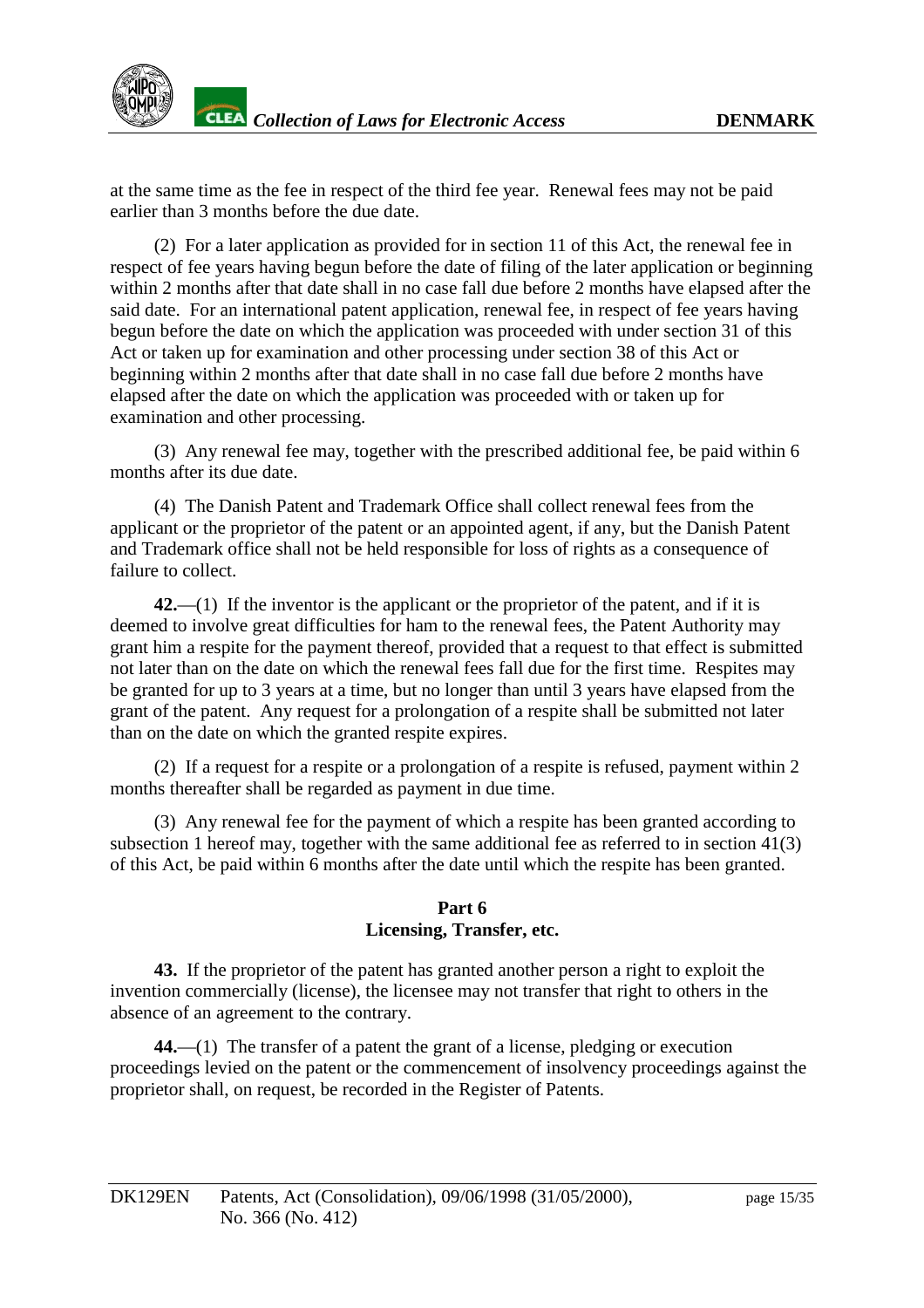(2) If it is proved that are gistered license has terminated, the licenses hall be deleted from the Register.

(3) The provisions of subsections 1 and 2 hereof shall also apply to compulsory licenses and rights under section 53(2) of this Act.

(4) Legal proceedings in respect of a patent may always be brought against the person who is entered in the Register as proprietor of the patent, and any notification from the Patent Authority may be sent to him.

**45.**—(1) If a patent invention is notworked to a reasonable extent in this country when 3 years have elapsed from the grant of the patent and 4 years have elapsed from the filing of the patent application, any person wishing to work the invention in this country may obtain a compulsorylicense to do so, unless the reare legitimate reasons for failure to work the invention.

(2) The Minister for Trade and Industry may direct that for the purposes of subsection 1 hereof working of the invention in another country shall be equivalent to wo rking in this country. Such a provision may be made subject to reciprocity.

**46.**—(1) The proprietor of a patent for an invention, the use of which is dependent on a patent or a registered utility model which belongs to another person may obtain compulsory license for use of the protected invention of the latter patent or the protected model on utility model registration if the former invention makes up an essential technical progress of substantial economic importance.

(2) The propriet or of the patent of the invention or of the registered utility model for which use compulsory license has been granted pursuant to the provision in (1) shall on reasonable terms be able to obtain compulsory license for use of the other invention.

**46a.**—(1) Anowner of a varie ty who cannot acquire or exploit a plant variety right without infringing a prior patent may apply for a compulsory license for use of the invention, if the compulsory license is necessary for the exploitation of the plant variety to be protected, against payment of an appropriate royalty. Compulsory license will only be granted provided that the owner of the variety proves that the variety constitutes essential technical progress of substantial economic importance in relation to the invention.

(2) Where, under the Danish Plant Variety Protection Act, a proprietor of a patent has obtained a compulsory license to exploit a protected plant variety, the owner of the plant variety has the right, on reasonable terms, to obtain cross electrones for use of the inventual tion.

47. When required by important public interests, any person who wishes to exploit an invention commercially for which another person holds a patent may obtain a compulsory license todoso

**48.**—(1) Any person who, in this country, at the time when a patent application was made available to the public, was commercially exploiting the invention for which a patent is applied for, may, if the application results in a patent, obtain a compulsory license to exploit the invention, if very special circumsta nces make it desirable, and he had no knowledge and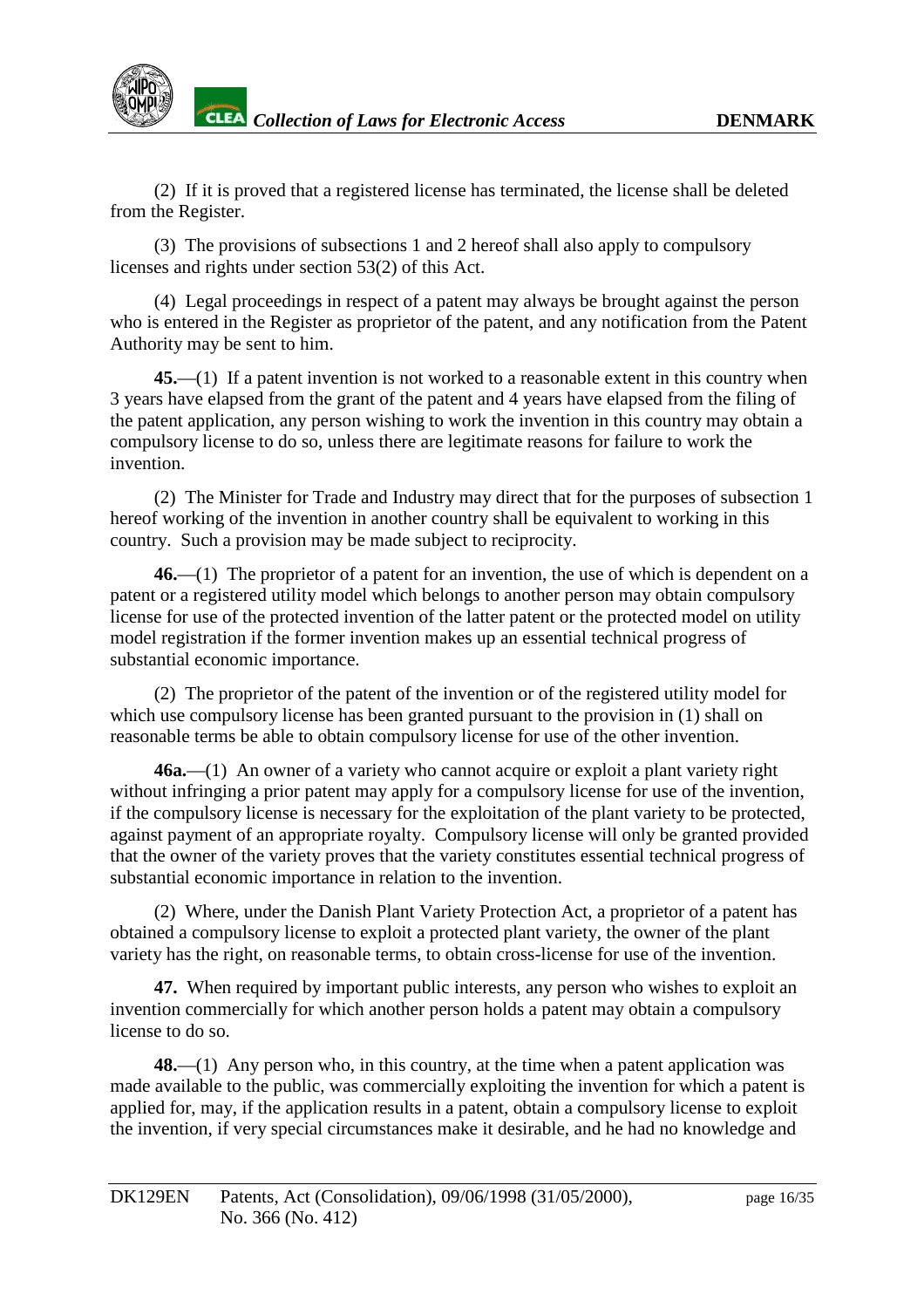could not reasonably have obtained any knowledge of the application. Such a right shall also, under similar conditions, been joyed by any person who had made substantial preparations for commercial exploitation of the invention in this country.

(2) Such a compulsory license may include the time preceding the grant of the patent.

(3) The Minister for Business and Industry may direct that for the purposes of subsection 1 hereof exploitation of the inventional numeric on in another country shall be equivalent to exploitation in this country. Such a provision may be made subject to reciprocity.

49.—(1) Compulsory licenses hall only be granted to persons who by a greement have not been able to obtain license on reasonabl eterms and who may be regarded as being able to make use of the invention in a reasonable and proper manner and incompliance with the license.

(2) A compulsory licenses hall not prevent the proprietor of the patent from exploiting the invention himself or from granting licenses to others.

(3) Compulsory license can only be transferred to others together with the establishment in which it is used or in which the utilisation was intended. For compulsory license filed in accordance with Section 46(1) its hall more over be applicable that transfer of compulsorylicenseshall take place to gether with the patent the use of which is dependent on apatent or are gistered utility model which belongs to another person.

(4) Compulsory license concerning semiconduc tor technology can only be filed for public, non-commercial use or forterminating an anti -competitive practice, which has been established by decree or administrative decision.

**50.**—(1) The Copenhagen Maritime and Commercial Court shall decide as the cour to f firstinstancewhetheracompulsorylicenseshall begranted and shall also determine the extent to which the invention may be exploited, fix the compensation and laydown the other terms of the compulsor vicense. If circumstances should change cons iderably, the Court may, at the request of either party, cancel the license or laydown new terms of the license.

#### Part<sub>7</sub> **Termination of Patent, Administrative Re -examination, etc.**

**51.** If any renewal fee is not paid in accordance with the rules laid down i nsections 40, 41 and 42 of this Act, the patent shall lapse as from the beginning of the fee year in respect of which the fee has not been paid.

**52.**—(1) A patent may be revoked by a court decision if:

(i) it has been granted notwithstanding that the req uirements under Sections 1 and 2 of this Actarenot complied with,

(ii) it relates to an invention which is not disclosed in a manner sufficiently clear to enable a person skilled in the art to carry out the invention,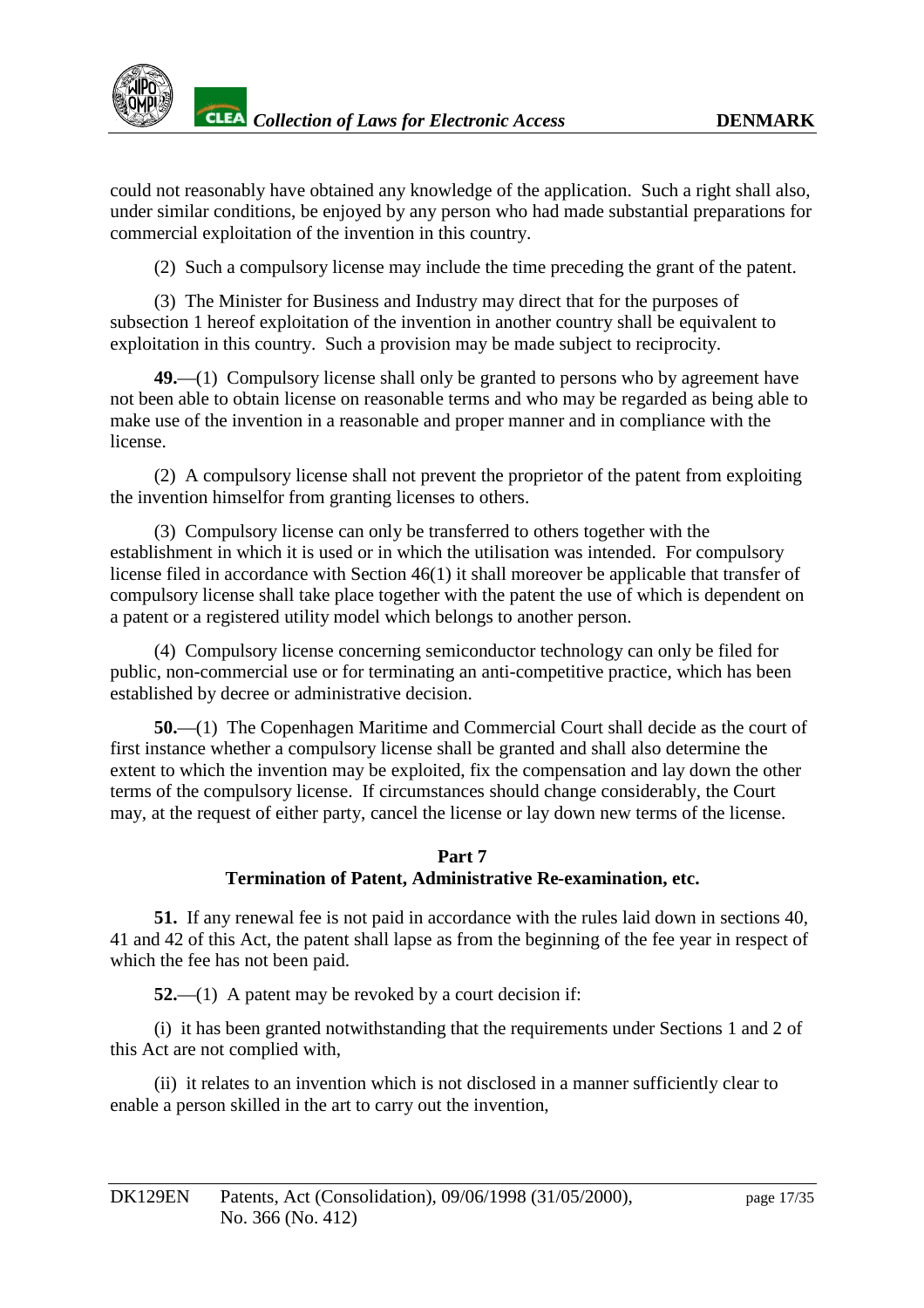

(iii) its subject -matter extends beyond the contents of the application as filed, or

(iv) the protection conferred by the patent has been extended after the Patent Authority has notified the applicant that patent will be granted.

(2) A patent may, however, not be revoked in its entirety on the ground that the proprietor of the patent was only partially entitled to the patent.

(3) With the exceptions provided for in subsection 4 hereof proceedings may be instituted by any person.

(4) Proceedings on the ground that the patent has been gra nted to another person than the one entitled there to under section 1 of this Act, may only be instituted by the person claiming to be entitled to the patent. Such proceedings shall be brought within 1 year after the entitled person obtained knowled geoft he grant of the patent and of the other circumstances on which the proceedings are based. If the proprietor of the patent was in good faith when the patent was granted or when he acquired the patent, the proceedings may not be brought later than 3 years a fter the grant of the patent.

**53.**—(1) If a patent has been granted to another person than the one entitled there to under section 1 of this Act, the court shall transfer the patent to the entitled person, if he so claims. The provisions of section 52(4) o fthis Act concerning the time for institution of the proceedings shall apply *mutatis mutandis.*

(2) The person who is deprived of the patent shall, if he ingood faith is exploiting the invention commercially in this country or has mades ubstantial prepar ations for such a tions for such a tion s exploitation, be entitled, for a reasonable compensation and on reasonable conditions in other respects, to continue the exploitation already commenced or to implement the planned exploitation retaining its general character. Such a right shall also, under the same conditions, beenjoyed by holders of registered licenses.

(3) Rights under subsection 2 hereof may only be transferred to others together with the business in which the yare exploited or in which the exploitation was intended.

**53a.** Proceedings instituted concerning revocation while an opposition under section 21 of this Actor are quest for re-examination under section 53b of this Act has not been finally examined by the Patent Authority, may be suspended by the court, until a f inal decision has been made by the Patent Authority.

**53b.**—(1) Any person may file a request with the Patent Authority to the effect that a patent granted by the Patent Authority or granted with effect for Denmark under section 75 of this Actbere -examined. The requests hall be accompanied by the prescribed fee. A request may not be filed during the period allowed for opposition, or as long as an opposition has not been finally decided upon.

(2) If a request for represent regular regular represent the propriet et or of the patent shall be notified to that effect and shall be given an opportunity to file his observations. The Patent Authority shall advertise the filing of a request for real requirement real real resolution.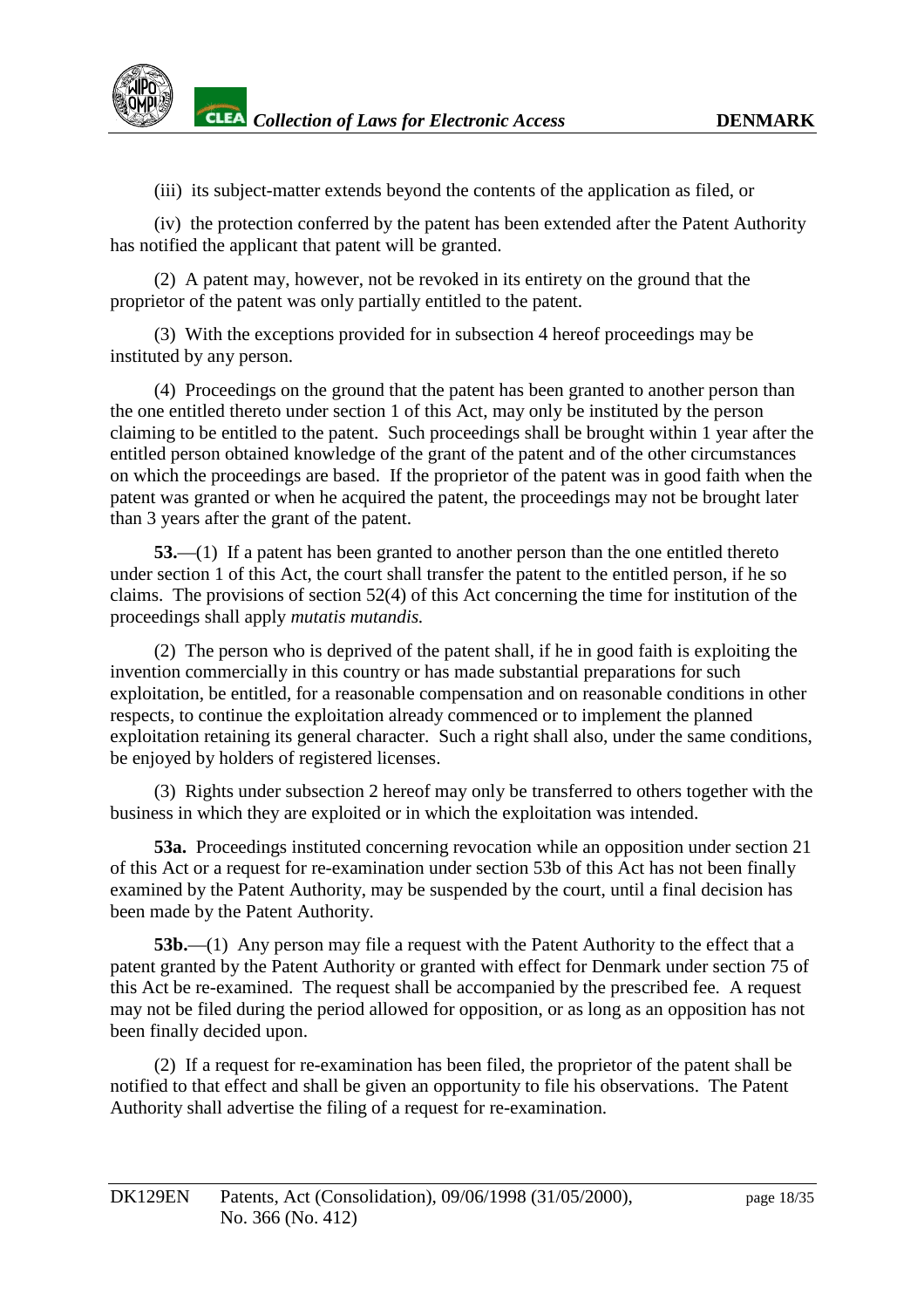

(3) The Patent Authority may examine are quest for respect real resonance request for examination, even if the patent has terminated or will terminate pursuant to sections 51, 54 or 96 of this Act. The Patent Authority may also examine the request, even if the request is withdrawn or the person having requested the re -examination dies or loses hi scapacity to enter into legal transactions.

**53c.**—(1) A request for re -examination by persons other than the proprietor of the patent shall only be filed on the grounds for revocation referred to insection 52(1) of this Act.

(2) The Patent Authority may revoke the patent or maintain the patent, amended or unamended. The Patent Authority shall examine whether the request can be met, and, if, so whether the grounds referred to insection  $52(1)$  of this Act will prevent the patent from being maintained as a mended.

**53d.**—(1) If a request from persons other than the proprietor of the patent cannot be met, the requests hall be refused, and the patent shall be maintained unamended.

(2) If the requestismet, but the patent cannot be maintained as amended, the P atent Authority shall revoke the patent. If the patent may be maintained as amended, the patent shall be amended accordingly, if the proprietor of the patent approves the amended wording of the Patent Authority. If the proprietor of the patent does not a pprove the amended wording, the patent shall be revoked.

(3) When a final decision has been made to maintain a patent as amended, the proprietor of the patent shall pay the prescribed fee for publication of new patent specifications within the prescribed time limit. Failure to pay the fee in time shall cause the patent to be revoked.

(4) The Patent Authority shall advertise its decision on an administrative re-examination.

**53e.**—(1) The proprietor of the patent himself may request that his patent be rest ricted by amending the description, claims or drawings on the conditions referred to insection 53b(1) of this Act.

(2) The Patent Authority shall then examine whether the grounds referred to in section 52(1) of this Act will prevent the patent from being maintained in the amended form desired by the proprietor of the patent. If the desired restriction can then be approved, the patent shall be amended accordingly, and section 53d(3) and (4) of this Act shall apply *mutatismutandis*, however, the patentsha ll be declared to have ceased to have effect, if the fee for publication of new patent specifications is not paid in time.

(3) If, on the other hand, the patent cannot be maintained in the desired restricted form, such request for restrictions hall be ref used.

**53f.** If a patentisamended under sections 53d or 53e of this Act, copies of the new patent specifications with the amended description, drawings and claims shall be available from the Patent Authority as from the date when this is advertised under section 53d(4) of this Act.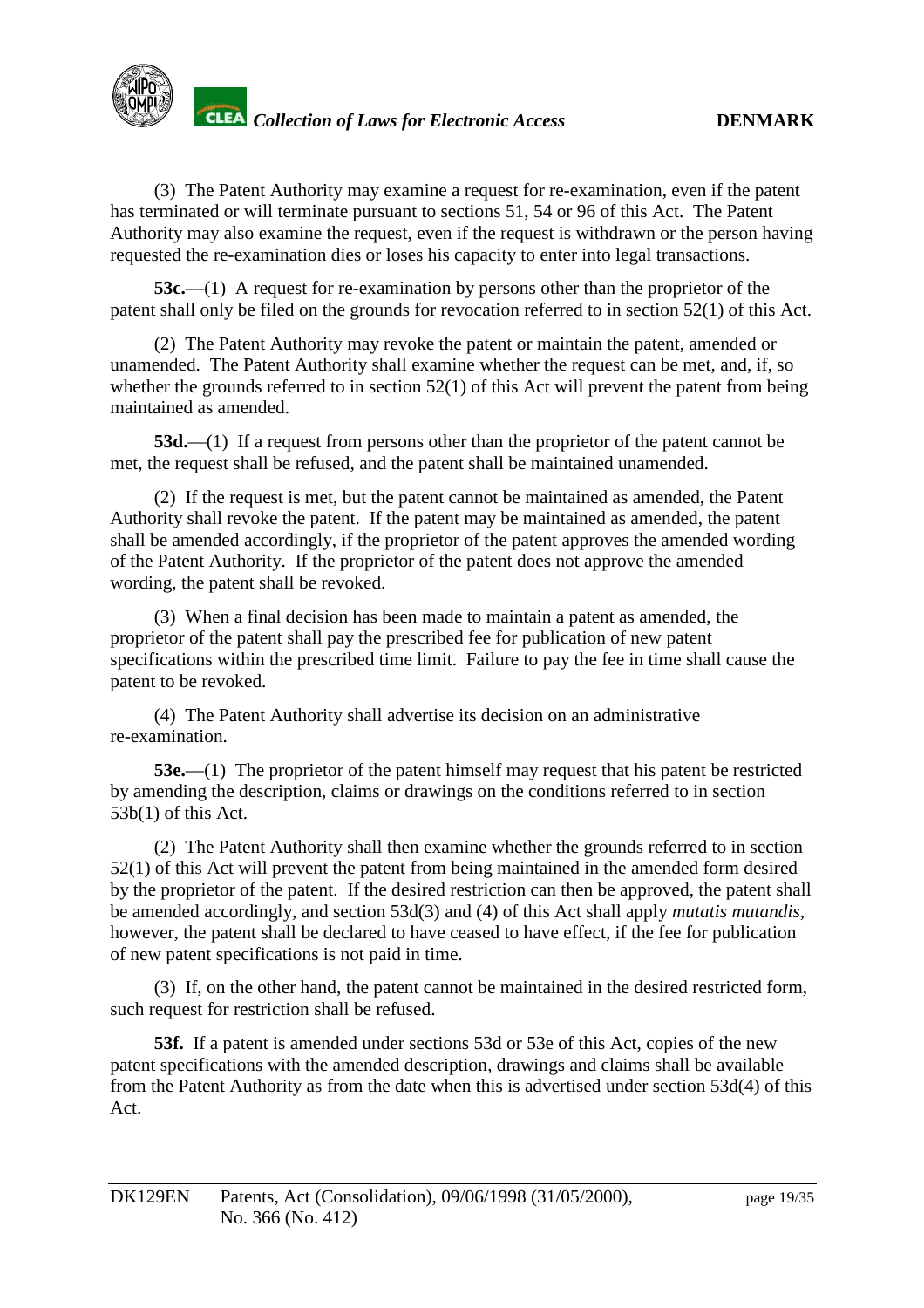

**54.**—(1) If the proprietor of a patent surrenders the patent to the Patent Authority the Patent Authority shall declare the patent to have ceased to have effect.

(2) If proceedings have been instituted for the transfer of paten t, the patent shall not be declared to have ceased to have effect, until a final decision has been given in the proceedings.

**55.** When a patent has lapsed or has been declared to have ceased to have effect or has been revoked or transferred to another pers on by a final court decision, the Patent Authority shall publish anotice to that effect.

**55a.** If a patent is revoked wholly or partially, the patent shall, to the extent that it has been revoked, beconsidered not to have had the effects referred to ins section 3 of this Act already from the date of filing of the patent application. If a patent is restricted at the request of the proprietor of the patent, the amendmentshall only take effect from the date when a notice to that effect is advertised.

#### **Part 8 Obligation to Give Information About Patents**

**56.**—(1) Anapplicant for a patent who invokes his patent application against another person, before the files of the application have become available to the public, shall be under an obligation on request to consent to the said person getting access to inspect the files of the application. If the application comprises a deposited sample of biological material as referred to insection 8a of this Act, the said person shall also have a right to obtain a sample. The provisions of section  $22(6)$  2  $^{\text{nd}}$  and 3  $^{\text{rd}}$  clause, (7) and (8) of this Act shall apply in those cases.

(2) Any person who, by direct communication to another person or in advertisements or by inscription on goods or their packaging or in any other way, indicates that a patent has been applied for orgranted, without indicating at the same time the number of the application orthepatent, shall be under an obligation to give such information to any person requesting it without undue delay. If it is not explicitly indicated that a patent has been applied for or granted, but circumstances are such as to create that impression, information as to whether a patent has been applied for organ tedshall be given on request without undue delay.

#### **Part9 Liability to Punishment, Liability for Damages, etc.**

**57.**—(1) If any person infringes the exclusive right conferred by a patent (patent infringement), and the infringement is committed intentionally, he shall be punished by a fine. Under aggravating circumstances, including in particular if by the infringement an appreciable and clearly wrong fulgain is intended, the punishment may be increased to simple detention or imprisonment up to 1 year.

(2) Companies etc. (legal entities) may be held criminally liable accord ing to Part V of the Danish Penal Code.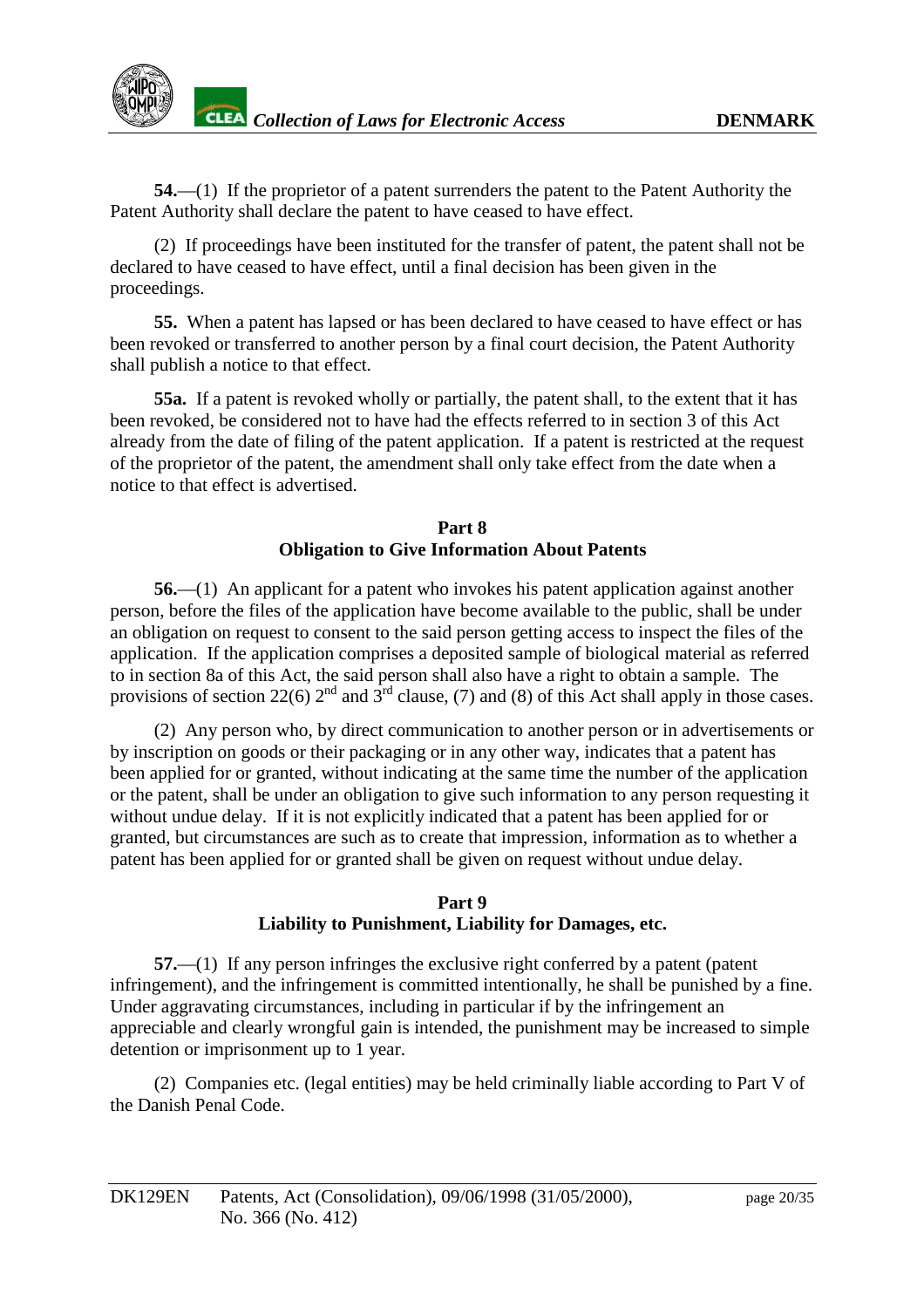

(3) Proceedings shall be brought by the injured party in case of infringement. However, proceedings shall be brought at the request of the injured party in case of infringements under subsection  $1.2 \times$  nd clause, here of by the public authorities. The cases shall then beheard as proceedings instituted by the police, however, the remedies in Part 73 of the Danish Administration of Justice Act may be applied to the same extent as in the case of proceedings instituted by the Public Prosecutor.

**58.**—(1) Any person who intentionally or negligently commits patent infringement shall be liable to pay a reasonable compensation for the exploitation of the invention as well as damages for the further injury which the infringement may have caused.

(2) If any person commits patent infringement which is not intentional or due to negligence, he shall be liable to pay compensation and damages under the provisions of subsection 1 hereof, if and to the extent this is found reasonable.

**59.**—(1) In the case of patent infringement the court may, to the extent this is found reasonable and when soclaimed, make decisions to prevent the abuse of products manufactured in accordance with the patented invention or of any apparatus, tools or other articles the use of which would involve patent infringement. It may thus be decided that the article shall be altered in a specified manner or destroyed or, in the case of a patented article, that it shall be surrendered to the injured party against comp ensation. This, however, shall not apply to any person who in good faith has acquired the said article or has acquired rights in respect of the article, and who has nothimself committed patent infringement.

(2) Under very special circumstances, the cour t may, notwithstanding the provisions in subsection 1 hereof and when soclaimed, grant permission to dispose freely of the products, apparatus, tools and other articles referred to insubsection 1 hereof during the term of the patent or part of that term against a reasonable compensation and on reasonable conditions in otherrespects.

**60.**—(1) If any person exploits an invention commercially without permission after the files of the application have been made available to the public, and the application re sults in a patent, the provisions concerning patent infringement, with the exception of section 57 of this Act, shall apply *mutatis mutandis*. The protection conferred prior to grant of patent shall, however, only extend to subject -matter disclosed both in the claims as worded at the time when the application was made available to the public and in the patent as granted or maintained in amended formunders ection 23(3) of this Act.

(2) The person concerned shall only be liable to the extend referred to in section 58(2) of this Act to pay damages for injury caused by infringement committed prior to the advertisement of the grant of a patent under section 20 of this Act.

(3) Claims for damages under subsection 1 hereof shall not be statute -barred earlier than 1 year after the grant of the patent.

**61.** Inproceedings for patent infringement the invalidity of the patent may only be put in issue if a claim for revocation is set up against the proprietor of the patent, possibly after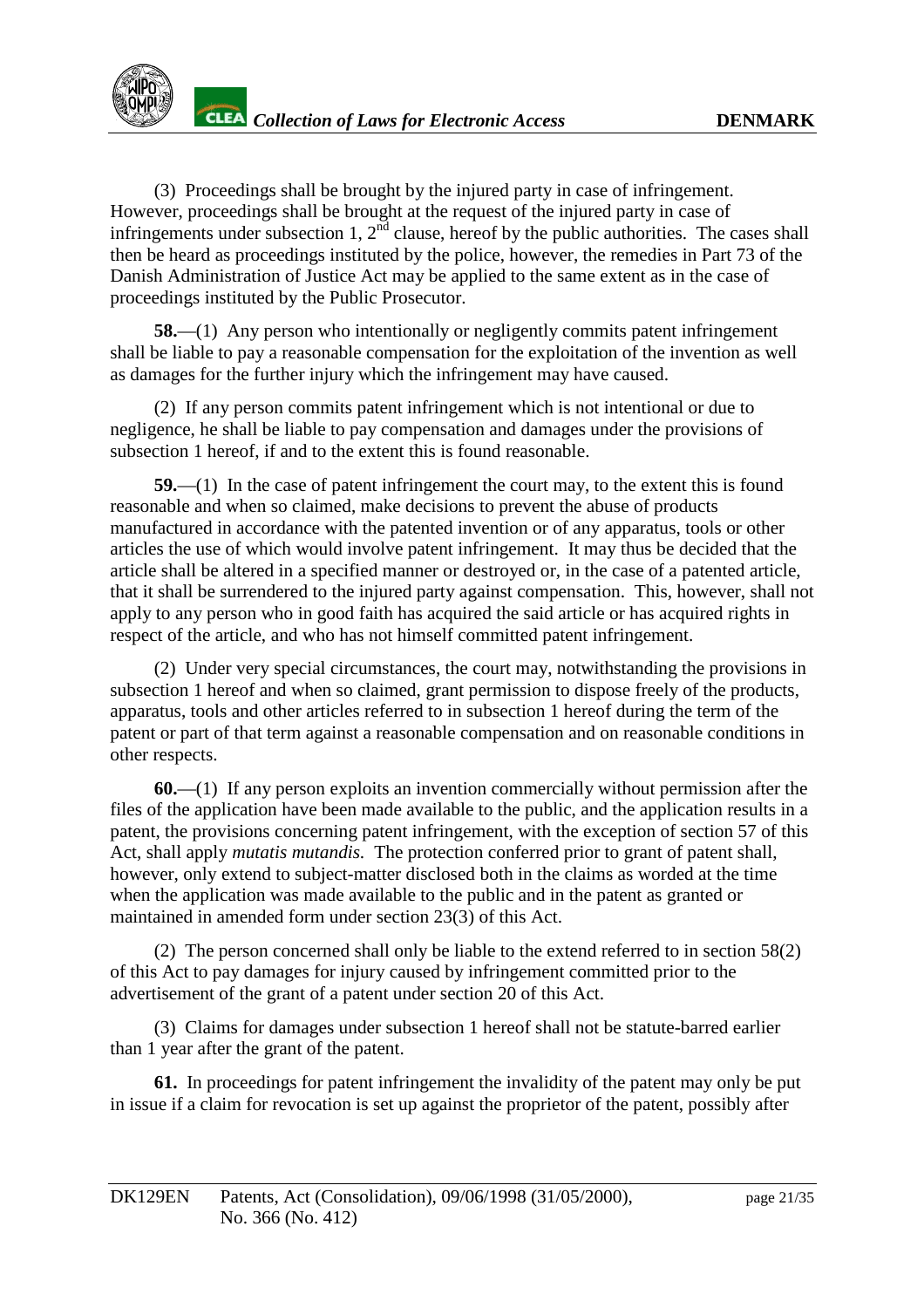the latter has been summoned under the rules laid down in section 63(4) of this Act. If the patent is revoked, the provisions of sections 57 to 60 of this Act shall not apply.

**62.**—(1) Any person who, in the cases referred to insection 56 of this Act, fails to comply with his obliga tions or gives false information shall be punished by a fine, provided that a severer punishment is not provided for by other legislation, and shall be liable to compensate the injury caused thereby to the extent this is found reasonable.

(2) The provisio ns of section 57(2) and (3) of this Act shall apply *mutatis mutandis* .

**63.**—(1) Any person who institutes proceedings for the revocation of a patent, for the transfer of a patent or for the grant of a compulsory licences hall at the same time notify the Patent Authority accordingly and by registered mail notify any licensee who is entered in the Register of Patents and whose address is recorded in that Register of the proceedings. Any person requesting administrative re -examination of a patent shall at the same time notify the saidlicenseestothat effect. Any licensee who wishes to institute proceedings for patent infringement shall in a similar way notify the proprietor of the patent of the proceedings, provided that the latter's address is recorded in the Register.

(2) If the plaintiff, orthe person who has requested an administrative re -examination, does not prove on the day on which the case comes up for trial or when a request for re-examination is filed that notification under subsection 1 hereof h as been effected, the court or, in case of a request for re -examination, the Patent Authority may fix a time limit for compliance with the requirements of subsection 1 hereof. If the said time limitis not observed, the case shall be dismissed.

(3) In proceedings for patent infringement brought by the propriet or of the patent the defendant shall notify the Patent Authority and registered licensees in accordance with the rules laid down in subsection 1 here of, if he intends to claim revocation of the paten t. The provisions in subsection 2 hereof shall apply, *mutatis mutandis* so that the claim for revocationshall be dismissed, if the time limit which has been fixed is not observed.

(4) Inproceed ings for patent infringement brought by alicensee, the defe ndant may summon the proprietor of the patent to attend without regard to his venue in order to claims against him that the patent be revoked. The provisions of Part 34 of the Administration of Justice Act shall apply *mutatis mutandis.*

**64.**—(1) The legal proceedings listed belows hall be brought in the High Court as the court of first instance:

(i) proceedings concerning the right to an invention which is the subject -matter of an application for a patent.

(ii) proceedings concerning the grant of a patent density of section 25(3) of this Act,

(iii) proceedings for the revocation of a patent or for the transfer of a patent, cf. sections 52 and 53 of this Act, and proceedings concerning rights under section 53(2) of this Act,

 $(iv)$  proceedings concerning rights u nder sections 4 and  $74(2)$  of this Act,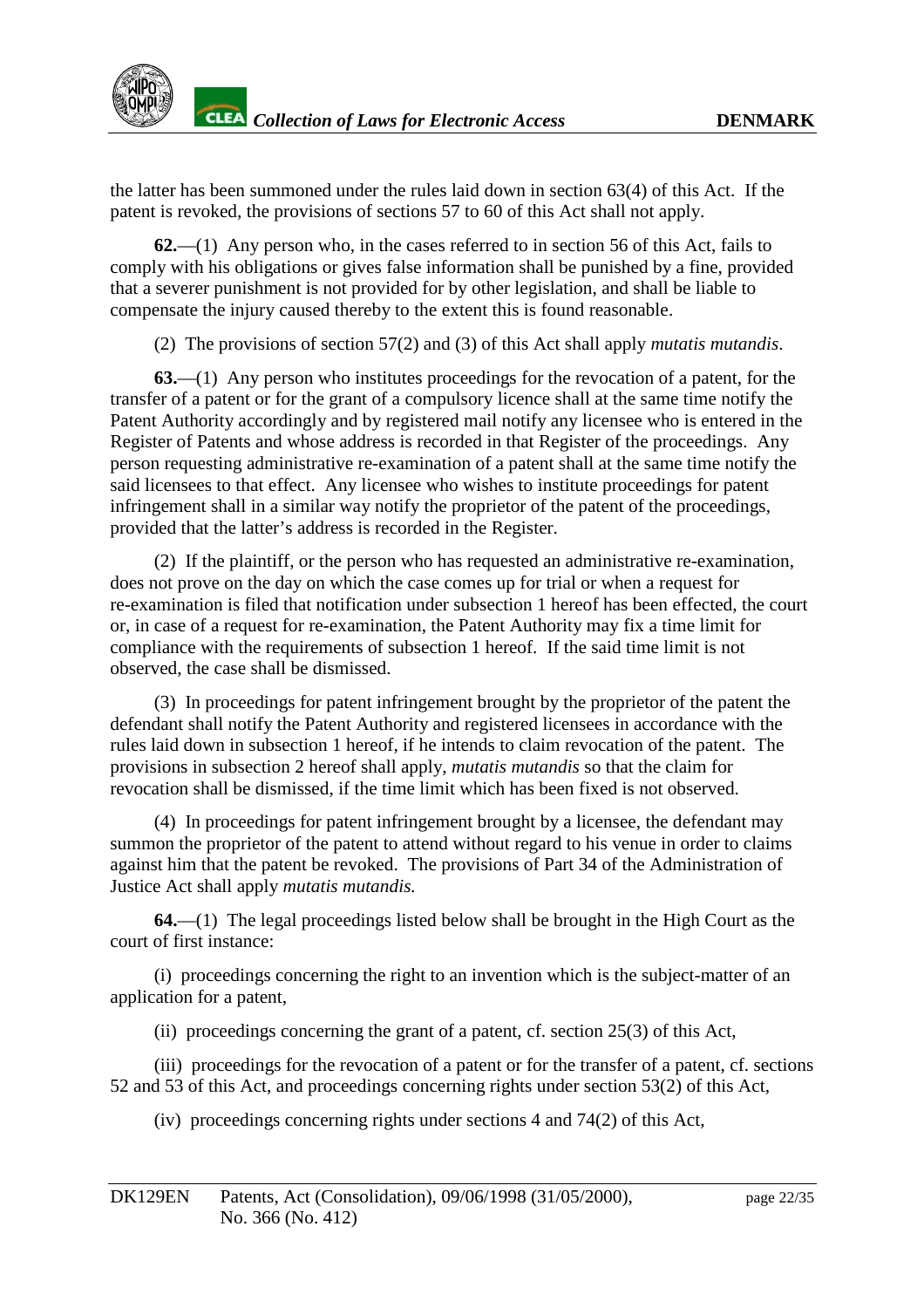(v) proceedings concerning patent infringement, and

(vi) proceedings for the assignment of a patent and proceedings concerning voluntary licences.

(2) Applicants and proprietors of patents who are not residents of this country shall, in the proceedings brought under this Act, be deemed to have their venue in Copenhagen.

**64a.**—(1) If the subject -matter of a patent is a process for the manufacture of a new product, the same product shall, when manufactured by any othe r person than the proprietor of the patent, be deemed to be manufactured on the basis of the patented process, unless evidence to the contrary is submitted.

(2) In connection with the submission of evidence to the contrary, the defendant's justified inter est in protecting his manufacturing and business secrets shall be considered.

**65.** Office copies of court decisions in the cases referred to in sections 50 and 64(1) of this Actshall be communicated to the Patent Authority on the initiative of the court.

# **Part 10 Miscellaneous Provisions**

**66.**—(1) A proprietor of a patent who is not are sident of this country shall have an agent residing in this country and recorded in the Register of Patents to receive services and other notifications concerning the patent on his behalf.

(2) If the proprietor of the patent does not have an agent, services, etc. may be given in the way prescribed in section 159(2) of the Administration of Justice Act.

(3) Subject to reciprocity the Minister for Trade and Industry may direct that the rules laiddown in subsection 1 hereof shall not apply to proprietors of patents who are residents of other countries or who have agents residing in those countries and recorded in the Register of Patents in this country to receive services and o ther notifications, etc. on their behalf.

**67.**—(1) Appeals from the decisions of the Patent Office under sections 44, 53d, 53e, 72(1) and (2), 73 and 96 of this Act may be filed by the applicant, the proprietor of the patent orthe person who has requested an administrative re -examination or the termination of the patent with the patent Board of Appeal not later than 2 months after the date on which he was notified of the decision. Other parties interested in the said decision may file a similar appeal not later than 2 months after the advertisement of the decision.

(2) The fee prescribed for the appeal shall be paid within the time limit referred to in subsection 1 hereof. Failure to do so shall cause the appeal to be dismissed.

(3) The provisions in section 25(2) to (4) shall apply *mutatismutandis.* 

**68.**—(1) The Minister for Trade and Industry shall fix the amounts, etc. of the fees provided for in this Act and of handling fees, etc.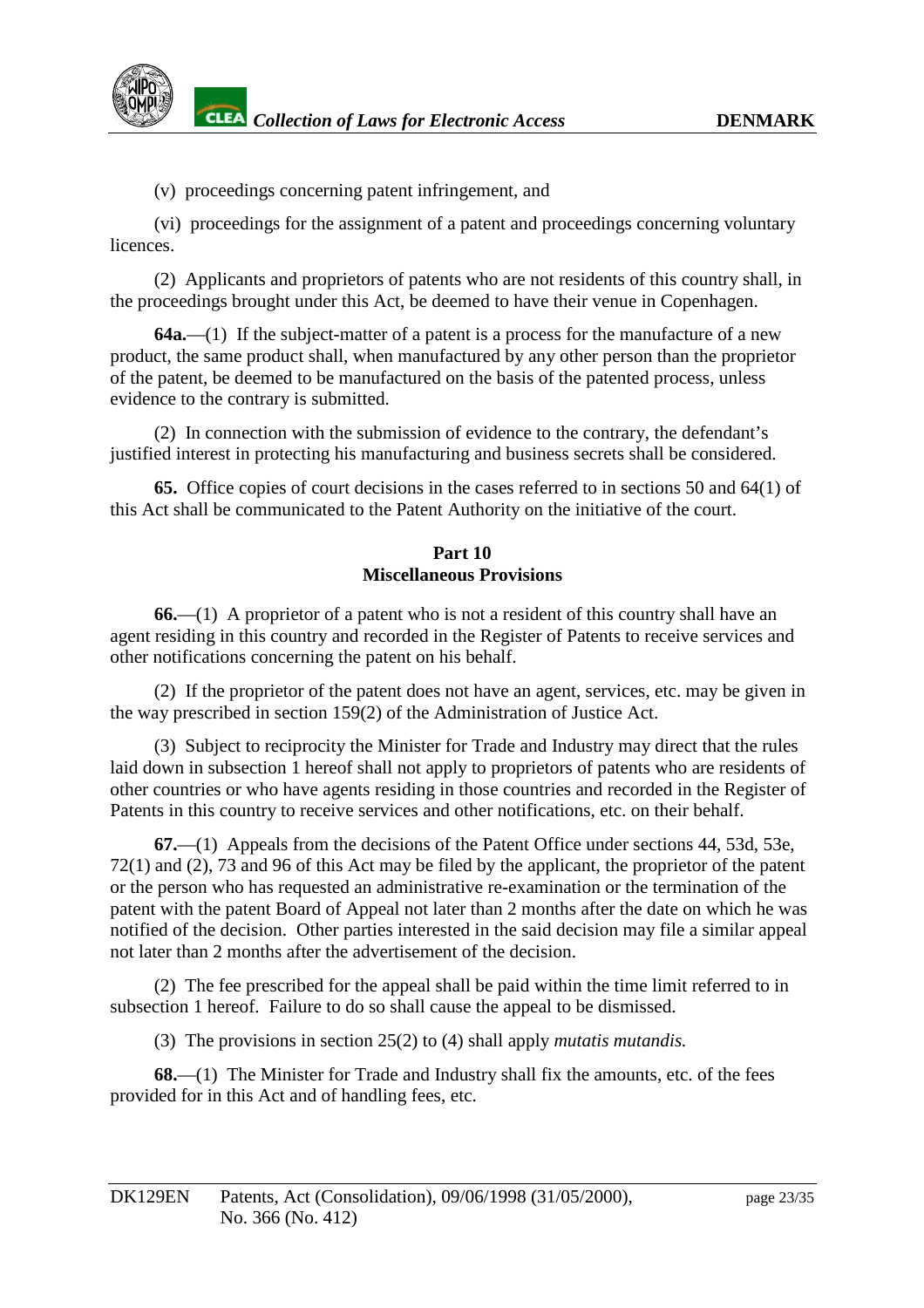

(2) As far as renewal feed are concerned, the Minister for Trade and Industry may direct that one or more of the first fee years shall be exempt from fees.

**69.**—(1) The Minister for Trade and Industry shall laydown further provisions concerning patent applications and their examination, concerning the examination of oppositions, administrative re -examination, reestablishment, waiver of patents, concerning the arrangement and keeping of the Register of Patents, concerning the publication and contents of the Danish Patent Gazette, concerning exchange of electronic data with t he Patent Authority and concerning the procedures of the Patent Office. It may thus be prescribed that the records of the Patent Authority relating to applications filed shall be available to the public. The Minister for Trade and Industry may lay downs pecificrules concerning the 'days' on which the Patent Office shall be closed.

(3) The Minister for Trade and Industry may furthermore direct that, at the request of the Patent Authority and within a time limit fixed by that Authority, any applicant who i nany country has filed a corresponding application for a patent shall furnish information about the result of the examination as to the patentability of the invention which has been communicated to him by the patent authority of that country and transmit acopy of the correspondence with the said authority. However, no obligation to furnish information may be prescribed in respect of any application referred to in Part 3 of this Act which has been the subject of an international preliminary examination on which are porthas been filed with the Patent Authority.

**70.** For inventions relating to warmaterial or processes for the manufacture of war materiel, secret patents may be granted in accordance with the special provisions laid down to that effect.

**71.**—(1) The Patent Office may on request under take the performance of special tasks in the nature of technological service.

(2) The Minister for Trade and Industry shall lay down rules governing that service and the payment therefor.

(3) Except for Section 4 (2) the Act on Public Access to Documents in Administrative Files shall not apply to the tasks mentioned in (1).

**72.**—(1) If, apart from the cases referred to insubsection 2 hereof, the non -observance of a time limit vis -à-vis the Patent Authority prescri bed by or provided for in this Act causes a loss of rights to an applicant who has taken all due care reasonably required, the Patent Authority shall on request re -establish his rights. The request shall be filed with the Patent Authority within 2 months from the removal of the obstacle causing non -observance of the time limit though not later than 1 year after the expiry of the time limit. The omitted acts hall be completed and the fee prescribed for the re -establishment of rights shall be paid within the sametimelimits.

(2) The provisions of subsection 1 hereof shall apply *mutatis mutandis,* if an applicant or a proprietor of a patent has not paid a renewal fee within the time limit prescribed in section 41(3) or section 42(3) of this Act provided that the request for re-establishment of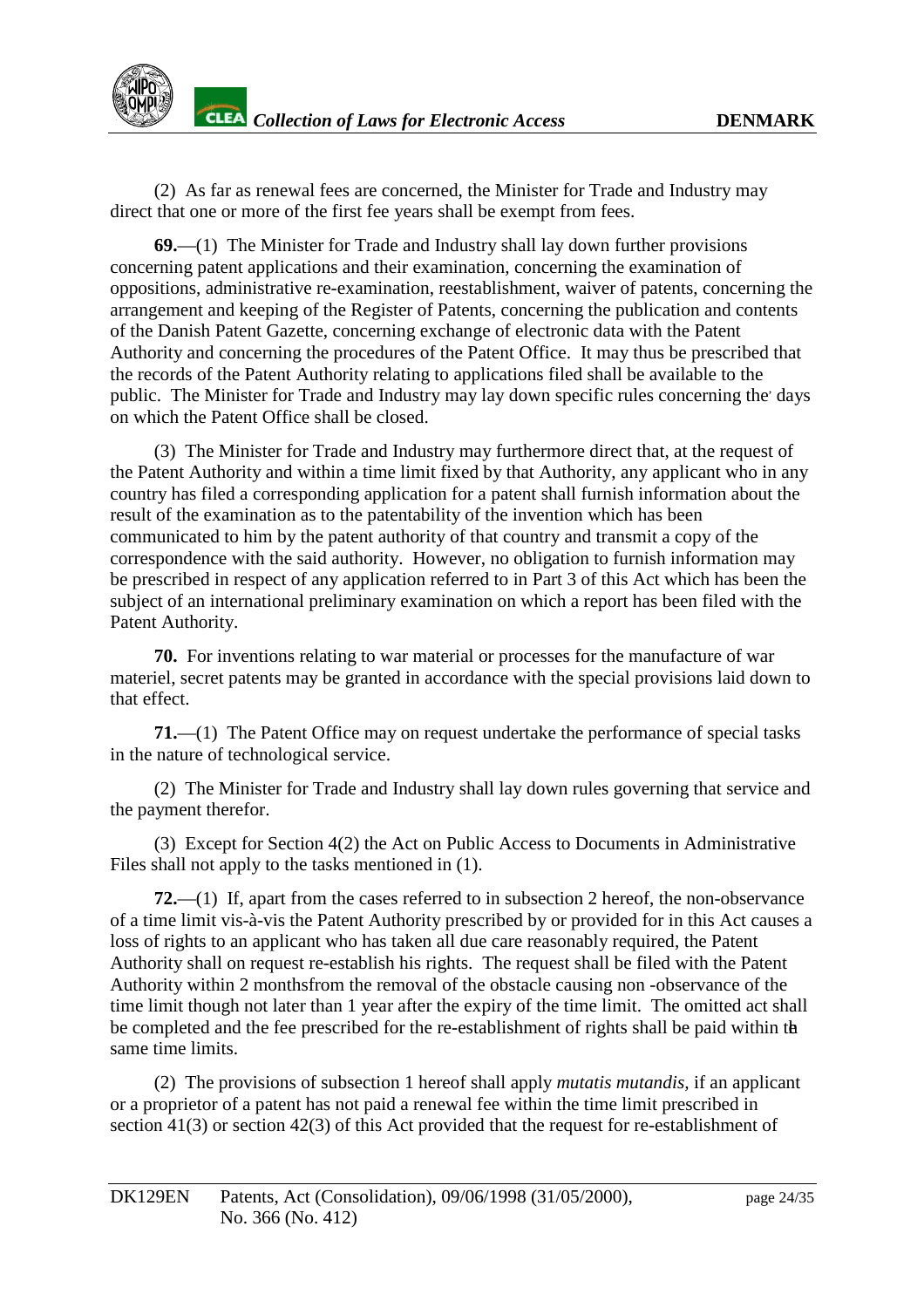

rights is filed and the renewal fee is paid not later than 6 months after the expiry of the time limit.

(3) The provisions of subsection 1 hereof shall not apply to the time limit referred to in  $section 6(1) of this Ac$  t.

**73.**—(1) If, in the cases referred to insection 31 of this Act, the applicant has availed himself of mailing, and the mail is not received inductime, but the act is completed within 2 months after the date on which the applicant notice dorshould hav enoticed that the time limit was exceeded and not later than 1 year after expiry of the time limit, the Patent Authority shall re-establish the rights, provided that

(i) within 10 days preceding the expiry of the time limit the postal service was interrupted on account of war, revolution, civil disorder, strike, natural calamity or other like reason in the locality where the sender is staying or has his place of business, and the mailing to the Patent Authority is effected within 5 days after the resumpti on of the postal service, or

(ii) the mailing was effected by registered mail to the Patent Authority not later than 5 days prior to the expiry of the time limit though only if the mailing was effected by airmail, where possible, or if the sender had ever vreason to believe that surface mail would not arrive laterthan 2 days after the date of mailing.

(2) If the applicant wishes to have his rights re -established under subsection 1 hereof, he shall file a request to that effect with the Patent Authority b efore expiry of the time limit referred to.

**74.**—(1) When a request under sections 72 or 73 of this Act has been accepted and, in consequence, a patent application which has been shelved or refused after having been made available to the public shall be further processed, or alapsed patent shall be regarded as maintained, anotice to that effect shall be published.

(2) Any person who, after expiry of the time limit laid down for the resumption of proceedings in respect of a shelved application or after refusal of the application or after advertisement of the lapse of the patent, but prior to the publication of the notice under subsection 1 hereof, ingood faith has commenced a commercial exploitation of the invention in this country or made substantial pre parations for such exploitation, may continue the exploitation retaining its general character.

(3) The right provided for in subsection 2 hereof shall only be transferred to others together with the business in which it has arise normal which the exploit ation was intended.

74a. If the Minister for Trade and Industry transfers his authority under this Act to the Patent Office, the Minister may lay down rules concerning the right of appeal including rules to the effect that appeals may not be brought befor eany higher administrative authority.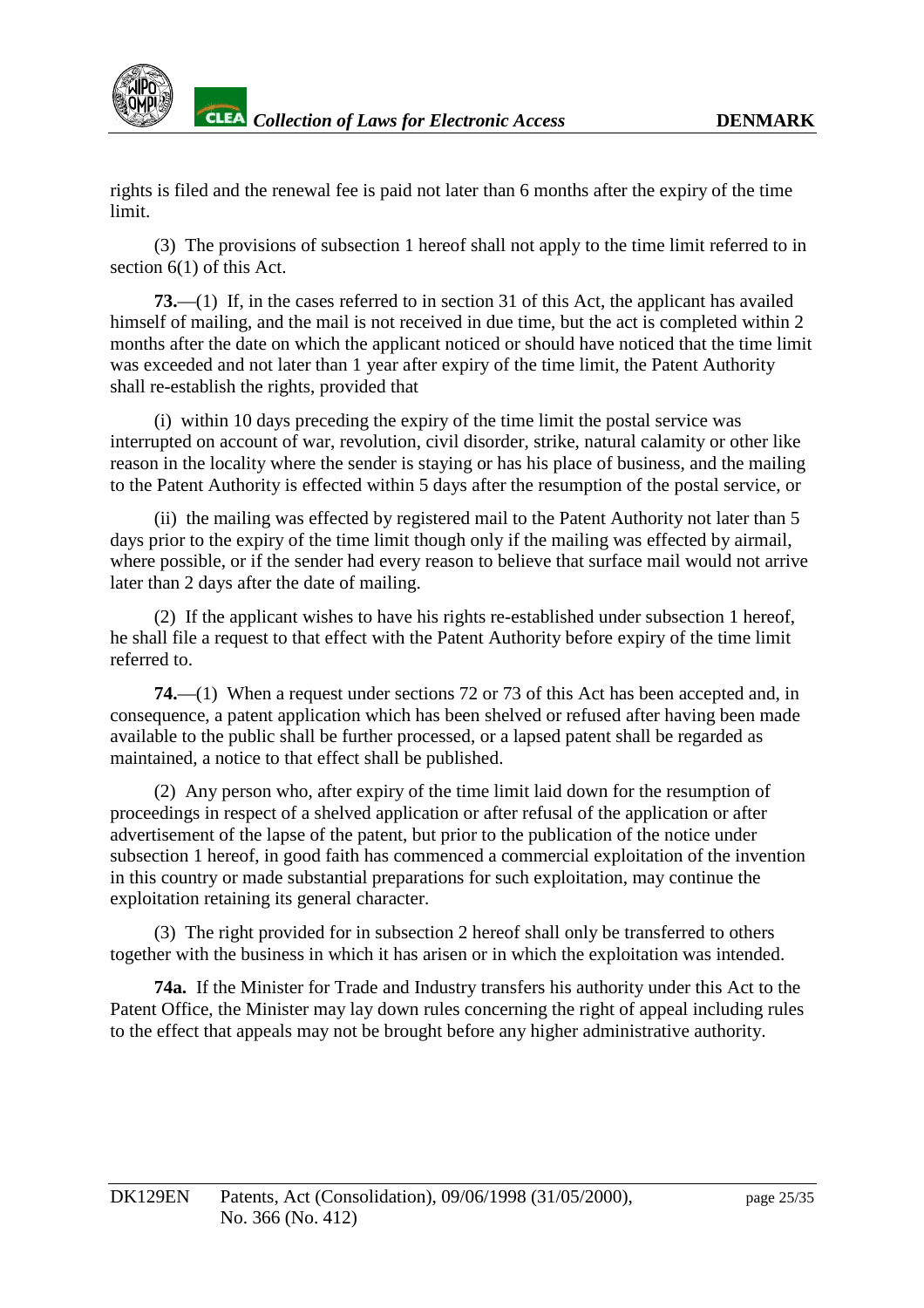

### **Part 10A European Patents**

**75.**—(1) A "European patent" is a patent that has been granted by the European Patent Office pursuant to the European Patent Convention done at Munich on 5 October 1973. A European patentap plication is an application filed in accordance with that Convention.

(2) European patents may be granted for Denmark.

(3) An application for a European patent shall be filed with the European Patent Office, cf. however, the provisions laid down in section on 70 of this Act for secret patents. An application for a European patent may also be filed with the Patent Authority of this country which shall forward the application to the European Patent Office. The applications referred to in Article 76 of the Co nventionshall only be filed with the European Patent Office.

(4) The Provisions of sections 76 to 90 of this Act shall apply to European patents for Denmark and to European patent applications designating Denmark.

**76.** A European patents hall be consider edgranted when the European Patent Office has published its decision to that effect. A European patent shall have the same effect as a patent granted by the Patent Authority of this country and shall be subject to the same provisions as such a patent unless otherwise provided for insections 77 to 90 of this Act.

**77.**—(1) A European patents hall only have effect in this country provided that the applicant within the prescribed time limit files with the Patent Authority of this country a Danish translation of the text in which the patent, according to the communication by the European Patent Office to the applicant, is intended to be granted, and the applicant within the sametime limit pays the prescribed publication fee. If the European Patent Office dec ides to maintain a European patent in amended form, this shall also apply to the amended form.

(2) The translation shall be available to the public. The translation shall, however, not be available to the public, until the European patent application has been published by the EuropeanPatent office.

(3) When the translation has been filed and the fee paid, and the European Patent Office has published its decision to let the patent application proceed to grant or to maintain the European patent as amended , the Patent Authority of this country shall publish anotice to that effect. Copies of the translationshall be obtainable from the Patent Authority without delay.

**78.**—(1) The provisions of section 72(1) of this Acts hall also apply to the filing of the translation and payment of the fee pursuant to section (1) of this Act.

(2) If it is decided pursuant to section 72 of this Act that the filing of the translation and payment of the fee in compliance with section 77(1) of this Act are to be considered du ly made, the Patent Authority of this country shall publish a notice to that effect.

 $(3)$ Any person who, after expiry of the time limit laid down in section 77 $(1)$  of this Act, but prior to the publication of the notice prescribed in subsection 2 hereof, i ngood faith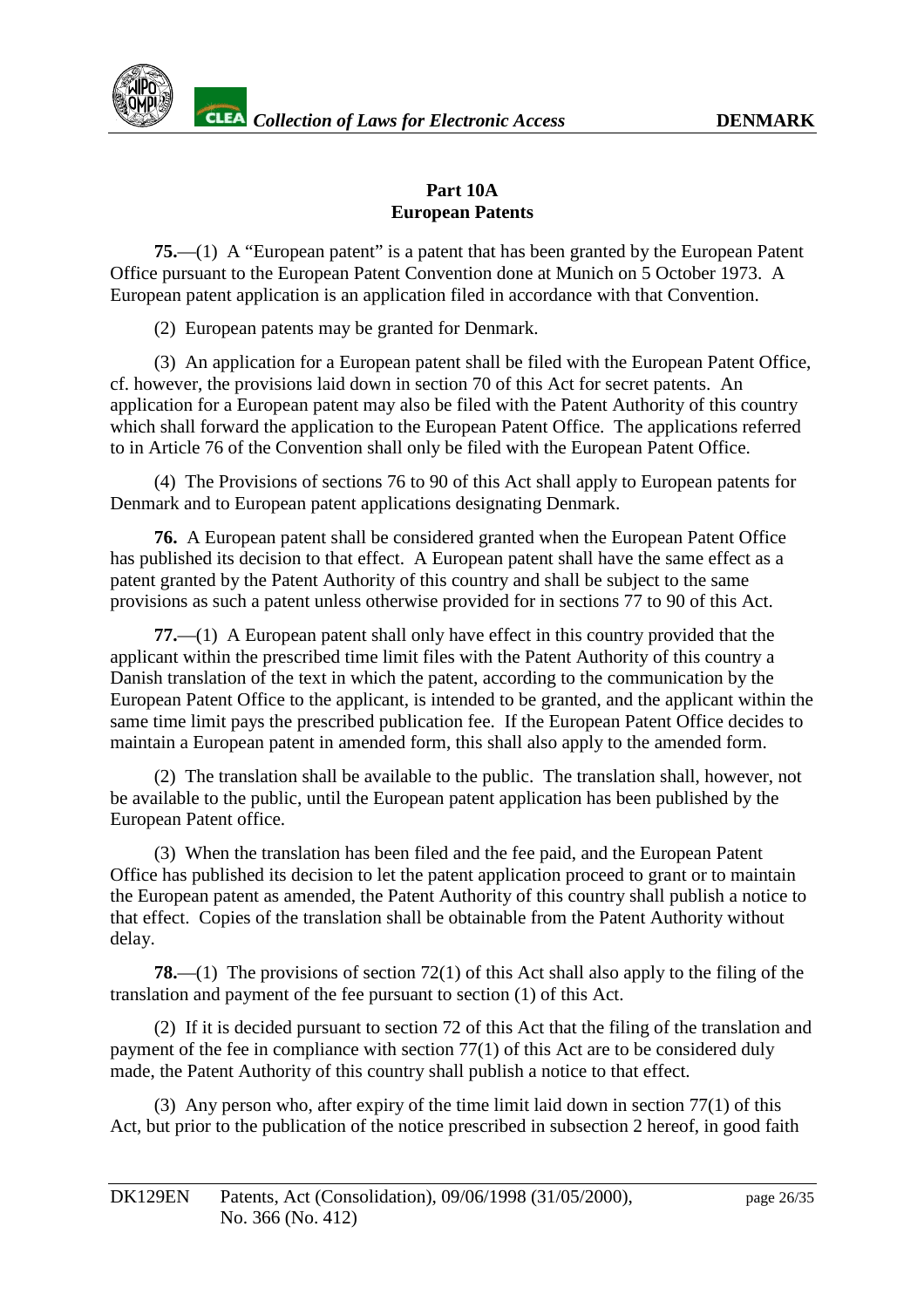

has commenced a commercial exploitation of the invention in this country or made substantial preparations for such exploitations hall have the rights provided for insection 74(2) and (3) of this Act.

**79.** The provision of section 52(1) (iv) o fthis Acts hall apply to European patents provided that extension has taken place after the patent has been granted.

**80.** If the European Patent Office revokes a European patent wholl yor partially, it shall have the effect as had the patent been revoked to the same extent in this country. The Patent Authority of this country shall publish anotice to that effect.

81.—(1) For a European patent a renewal feeshall be paid to the Patent Authority of this country for each fee year following the year in whic hthe European Patent Office has published its decision to let the patent application proceed to grant.

(2) If the renewal fee for the European patent is not paid pursuant to subsection 1 hereof, cf. Section 41 of this Act, section 51 of this Act shall ap ply *mutatis mutandis.* With regard to the first renewal fee, it shall not fall due until 3 months after the date on which the patent is granted.

**82.**—(1) A European patent application for which the European Patent Office has fixed a filing date shall from that date have the same effect in this country as an application filed in this country. If the application claims priority pursuant to the European Patent Convention from an earlierd at ethan the filing date, such priority shall also apply in this country

(2) A European patent application shall be deemed to have been covered by Section 2(2), second clause when the designation fee for Denmark has been paid under Article 79(2) of the European Patent Convention. The same shall apply to publication under Ar ticle 158(1) of the Convention provided that such publication by the European Patent Office is considered equivalent to publication under Article 93.

**83.**—(1) When a European patent application has been published in accordance with the European Patent Conv ention and the applicant has filed a translation of claims of the published application in Danish with the Patent Authority of this country, the Patent Authority of this country shall make the translation available to the public and publish anotice to tha effect.

(2) If any person without permission commercially exploits an invention which is the subject-matter of a European patent application after the publication of a notice pursuant to subsection 1 hereof and the application results in a patent for De nmark, the provisions concerning patent infringements hall apply. In such cases the patent protections hall, however, only extend to subject -matter disclosed both in the published claims and in the claims of the patent. Section 57 shall, however, not app ly and likewise the person concerned shall only be liable for damages to the extent referred to insection 58(2) of this Act.

(3) Claims for damages under subsection 2 hereof shall not be statute -baffed earlier than 1 year after the time limit for opposit ions against the European patent has expired or after the European Patent Office has decided to maintain the patent.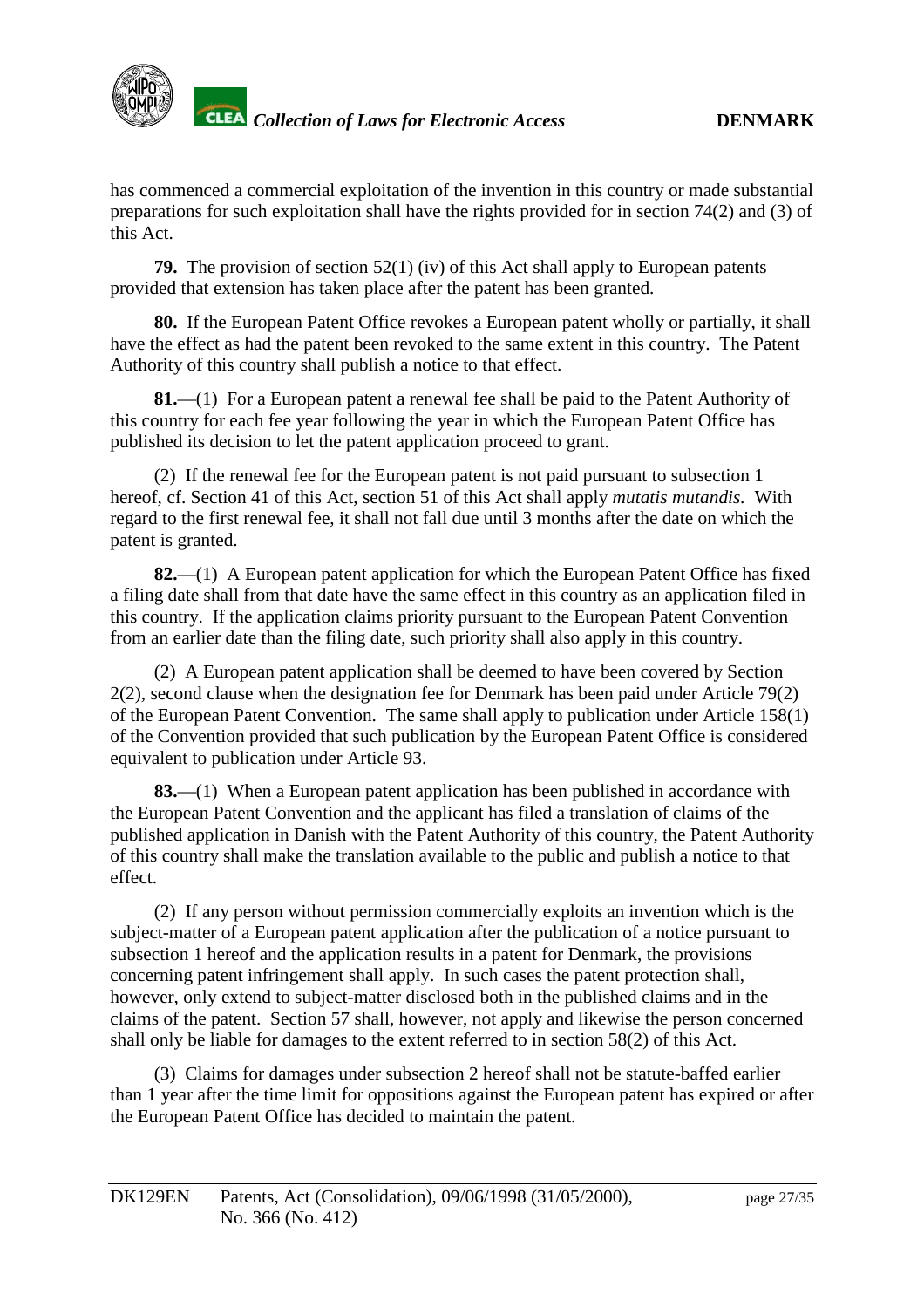**84.**—(1) If a European patent application or the designation of Denmark is withdrawn orthe application or designation is deemet bbe with drawn in accordance with the European Patent Convention and the processing of the application is not resumed pursuant to Article 121 of the Convention, this shall have the same effect as the withdrawal of an application before the Patent Authority of this country.

(2) If a European patent application is refused, it shall have the same effect as if the application had been refused by the Patent Authority of this country.

**85.**—(1) If the translations referred to insections 77 and 83 of this Act do not compl y with the text in the language of the proceedings before the European Patent Office, the patent protectionshall only extend to subject -matter disclosed in both texts.

(2) In revocation proceedings only the text in the language of the proceedings shall apply.

**86.**—(1) If the applicant or the propriet or of the patent files with the Patent Authority of this country a correction to the translation referred to insection 77 of this Act, and if he pays the prescribed publication fee, the corrected translation shall replace the previous translation. The correction translation shall be available to the public provided that the original translation is available to the public. When such correction has been filed, and the fee has been duly paid, the Patent Authori ty of this country shall publish a notice concerning the correction provided that the original translation is available to the public. Copies of the translation shall be obtainable from the Patent Authority of this country without delay.

(2) If the appli cant files a correction to the translation referred to insection 83 of this Act, the Patent Authority of this country shall publish a notice to that effect and shall make the corrected translation available to the public. When the notice has been publish ed, the corrected translation shall replace the original translation.

(3) Any person who, at the time the corrected translation took effect, in good faith commercially exploited the invention in this country in such a manner that according to the previous translation it did not infringe the rights of the applicant or the propriet or of the patent, or had mades ubstantial preparations for such exploitation, shall have the rights provided for insection  $74(2)$  and  $(3)$  of this Act.

**87.**—(1) If the European Pate nt Office restablishes the rights for a patent applicant or a proprietor of a patent who has failed to observe a time limit, such decisions hall also apply in this country.

(2) Any person who, after loss of rights has occurred, but prior to the restablishment of the rights and publication of a notice to that effect by the European Patent Office, in good faith commenced commercial exploitation of the invention in this country, or has made substantial preparations for such exploitation, shall have the rights provided for insection  $74(2)$  and  $(3)$  of this Act.

**88.**—(1) If an application for a European patent filed with a national patent authority is deemed to be withdrawn due to the fact that the European Patent Office didnot receive the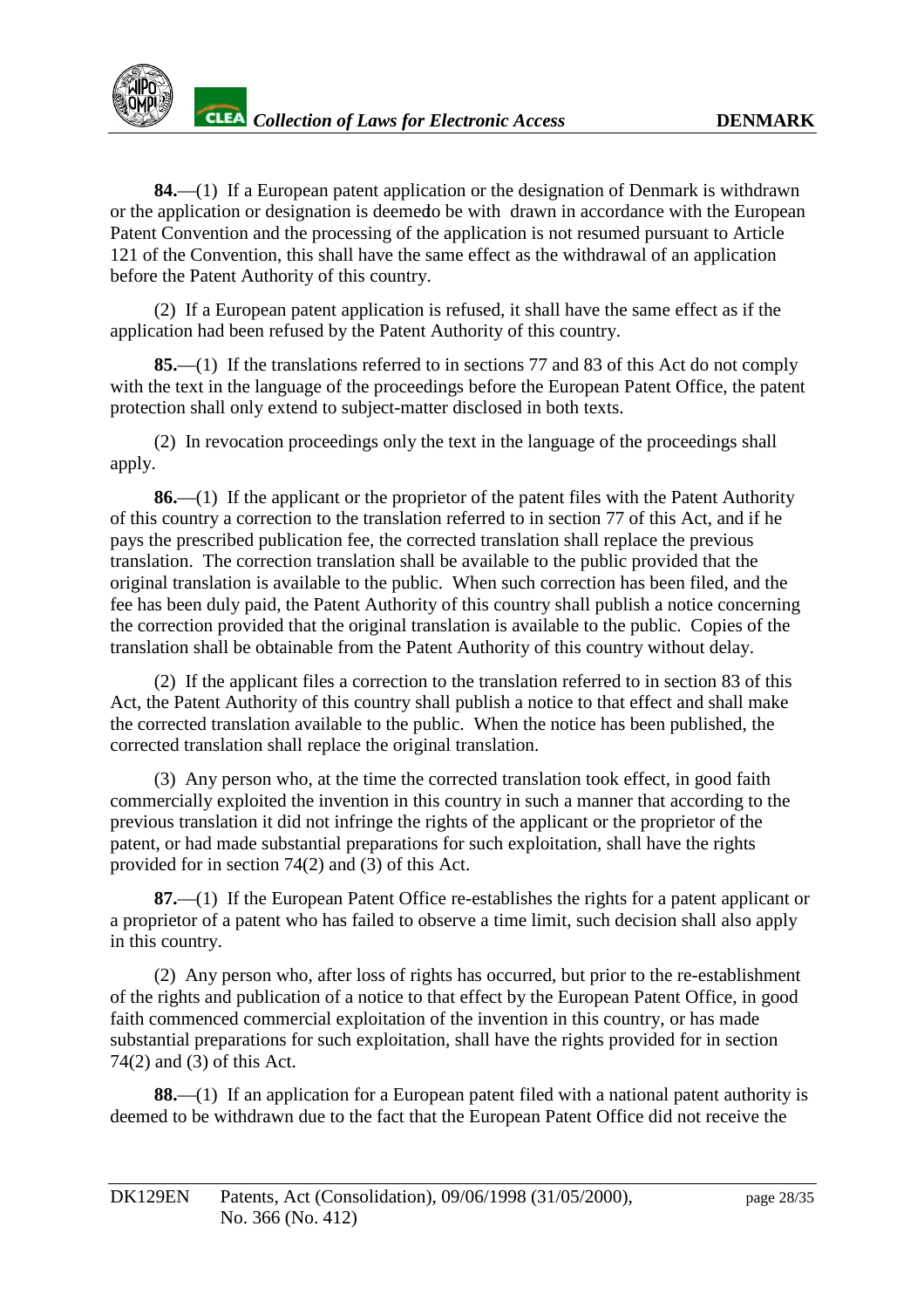application within the prescribed time limit, the Patent Authority shall at the request of the applicant regard the application as converted into an application for a patent in this country, provided that

(i) the request is filed with the national authority which received the application within 3 months after the applicant has been notified that the application is deemed to be withdrawn,

(ii) the requestis filed with the Patent Authority of this country within 20 months after the filing date of the application or, if priority has been claimed, after the priority date, and

(iii) the applicant within a time limit to be fixed by the Minister for Trade and Industry pays the prescribed application fee and files a translation of the application in Danish.

(2) Provided that the patent application complies with the requirements of the European Patent Convention with regard to form, the application shall be accepted in that respect.

**89.** The provisions of Articles 9, 60, 126 and 131 of the European Patent Convention and the Protoc olon Jurisdiction and the Recognition of Decisions in respect of the Right to the Grant of a European Patent (Protocol on Recognition) annexed to the Conventionshall apply in this country.

**89a.** The provisions of this Act regarding deposite of biological material shall not apply to European patents.

**90.** The Minister for Trade and Industry shall laydown further rules for the implementation of the European Patent Convention and the implementation of the provisions of this Part of the Act.

## **Part 10B Supplementary Protection Certificates**

91.—(1) The Minister for Trade and Industry may lay outrules which are necessary for the application in this country of the European Community's regulations concerning the implementation of supplementary protection certifica tes.

(2) The Minister for Trade and Industry shall fix the amounts, etc., of fees for filing of an application for a certificate, for resumption of the examination and further processing of an application, forre -establishment of rights, for administrativ ere -examination, for the bringing of appeals before the Patent Board of Appeal and for the individual fee years.

(3) Section 57 of this Order concerning criminal liability for patent violation similarly applies to violation of the exclusive right which i saconsequence of a protection certificate as dealt within subsection 1.

(4) The Minister for Trade and Industry may succeeding negotiations with the Faroe Islands and Greenland's Home Rule lay down provisions on the regulations mentioned in subsection 1 concerning certificates to be applicable on the Faroe Islands and Greenland.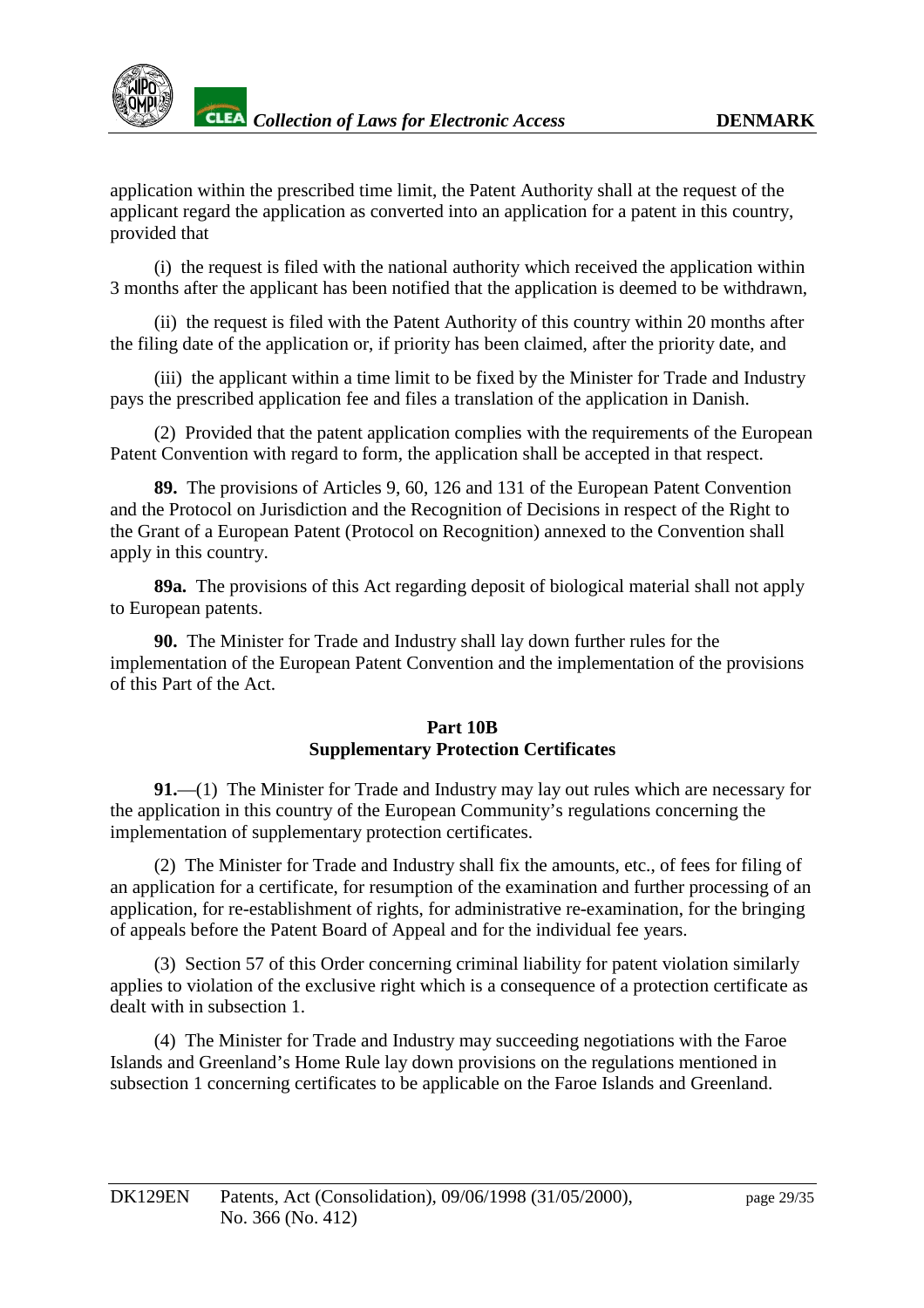

#### **Part 10C Community Patents, etc.**

**92.**—(1) A "Community patent" is a patent that has been granted by the European Patent Office according to a European patent application, cf. Se ction 75(1) of this Act pursuant to the Community Patent Convention laid down in the Agreement relating to Community Patents, done at Luxembourg on 15 December 1989.

(2) Community patents may be granted for Denmark.

**93.**—(1) The provisions in the Agreemen trelating to Community Patents shall in this country apply to Community patents and applications for such patents.

(2) The Minister for Trade and Industry shall advertise the provisions laid down by the individual countries pursuant to Article 83 in the Community Patent Convention.

**94.** Sections 75(3), 80, 82, 84, 87 and 88 of this Act shall apply *mutatis mutandis* to Community patents and to applications for such patents.

**95.** Rights under Article 32(1) of the Community Patent Conventionshall only be accorded to applicants for Community patents who have either forwarded a Danish translation of the claims which have been advertised to the Patent Authority, or who have forwarded such translation to the person exploiting the invention in this country.

**96.**—(1) If a patent granted by the Patent Authority concerns an invention for which a Community patent or a European patent for Denmark has been issued to the same inventor or to his successor in title, with the same date of application or, if priority has been claimed, with the same date of priority, the patent granted in this country under Article 75(1) and (2) of the Community Patent Convention according to the decision of the Patent Authority or by court decisionshall be terminated, wholly or partially, proided that are questismade or proceedings are instituted to that effect.

(2) Any person may request a decision by the Patent Authority or institute proceedings fortermination, wholly or partially, of a patent under subsection l hereof. Sections 53 ato f, 55, 55a, 63, 64 and 65 of this Act shall apply *mutatis mutandis.* The request shall be accompanied by the prescribed fee.

(3) Proceedings instituted concerning termination while a request in this respect has not been finally examined by the Patent Aut hority, may be suspended by the court until a final decision has been made by the Patent Authority.

**97.** The Minister for Trade and Industry shall laydown further rules for the implementation of the provisions of this Part of the Act.

## **Part 11 Provisionsa sto Entry into Force and Transitional Provisions**

**1.**—(1) This Actshall enter into force on 1 January 1968. At the same time, The Patents Act, cf. Consolidate Act No. 361 of 19 December 1958 shall be repealed.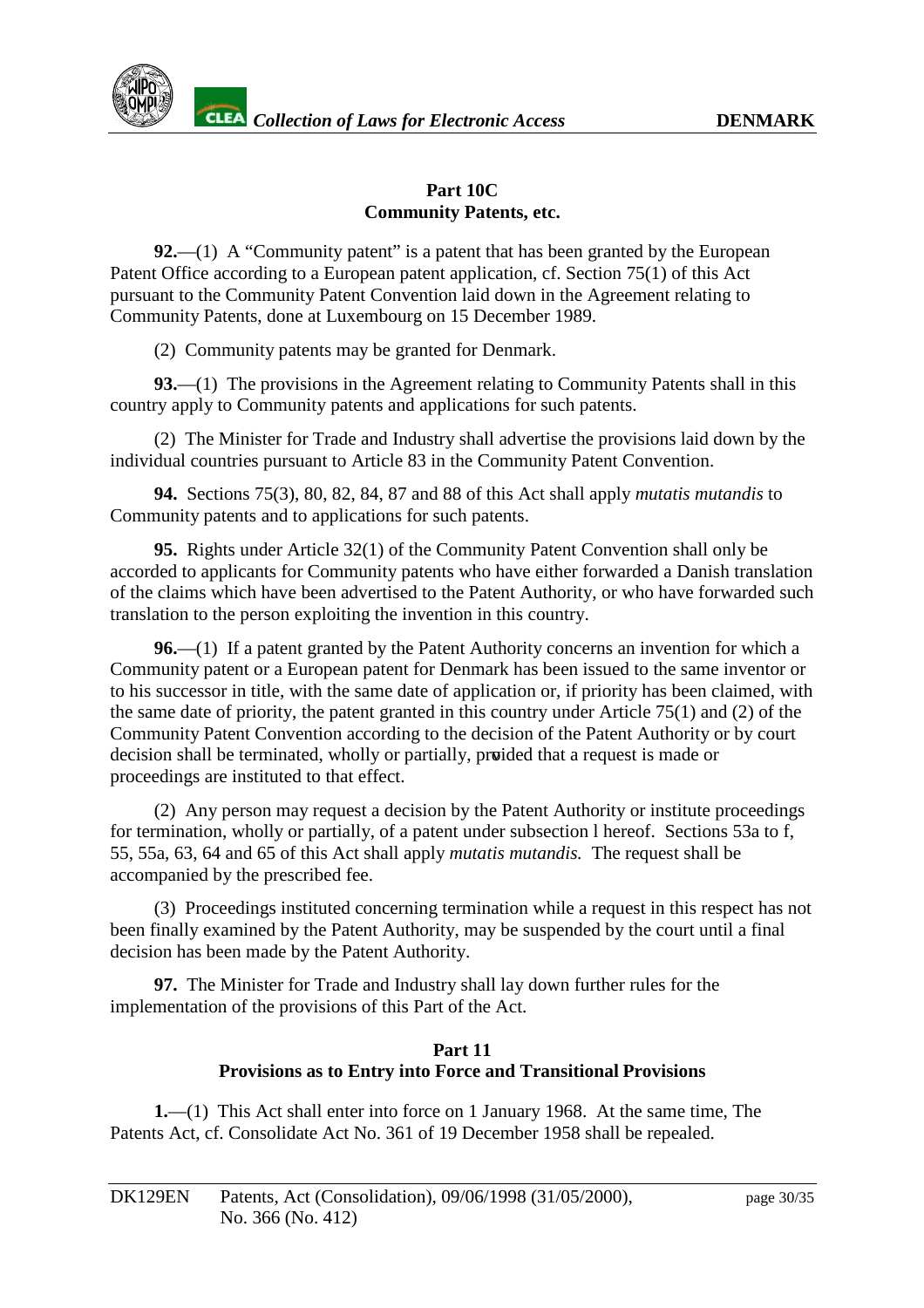

Furthermore, section 4 of the Danish Employ ee's Inventions Act No. 142 of 29 April 1955 shall be repealed.

(2) Patents for inventions of food products  $\frac{2}{2}$  and medicinal products  $\frac{1}{2}$  and patents for processes for the manufacture of food products superscript<sup>2</sup> shall, however, not be granted until after a date to be fixed by the Minister for Trade and Industry.

2. A patent which has been granted or will be granted under previous legislationshall only be revoked in accordance with the provisions of section 24 of the previous Patents Act.

Act No. 264 of 8 June 1978 to amend the Patents Act contains the following transitional provisions:

**3.** This Actshall also apply to patent applications which, on the date of its entry yinto force, are pending before the Patent Authority. To this provision the following exeptions shall apply:

(i) If, prior to the entry into force of this Act the applicant has been notified of the acceptance of the application for publication, the prov isions of the Patents Act of 20 December 1967 shall apply.

(ii) The provisions of previous legislation relating to additional patents shall apply to applications filed before the entry into force of this Act.

 $(iii)$ The provisions relating to abstract and publication fee, cf. section I(vi),  $(xi)$  and (xii) of this Act shall only apply to applications filed after the entry into force of the Act.

 $(iv)$ The provisions of section  $8(2)$ , 2nd clause, of the Patents Act. cf. section  $1(vi)$  of this Act, shall only ap ply to applications filed after the entry into force of this Act.

**4.** This Actshall also apply to patents which have been or will be granted under the Patents Act of 20 December 1967. To this provision the following exceptions shall apply:

(i) The provi sions of the Patents Act of 20 December 1967 relating to additional patents and to the revocation of patents shall apply to additional patents and patents granted under the saidAct.

(ii) Section  $1(XXiV)^{3}$  of this Act shall only apply to patents granted on the basis of application filed after the entry into force of this Act.

ActNo.153 of 11 April 1984 to amend the Patents Act contains the following provisions as to entry into force and transitional provisions: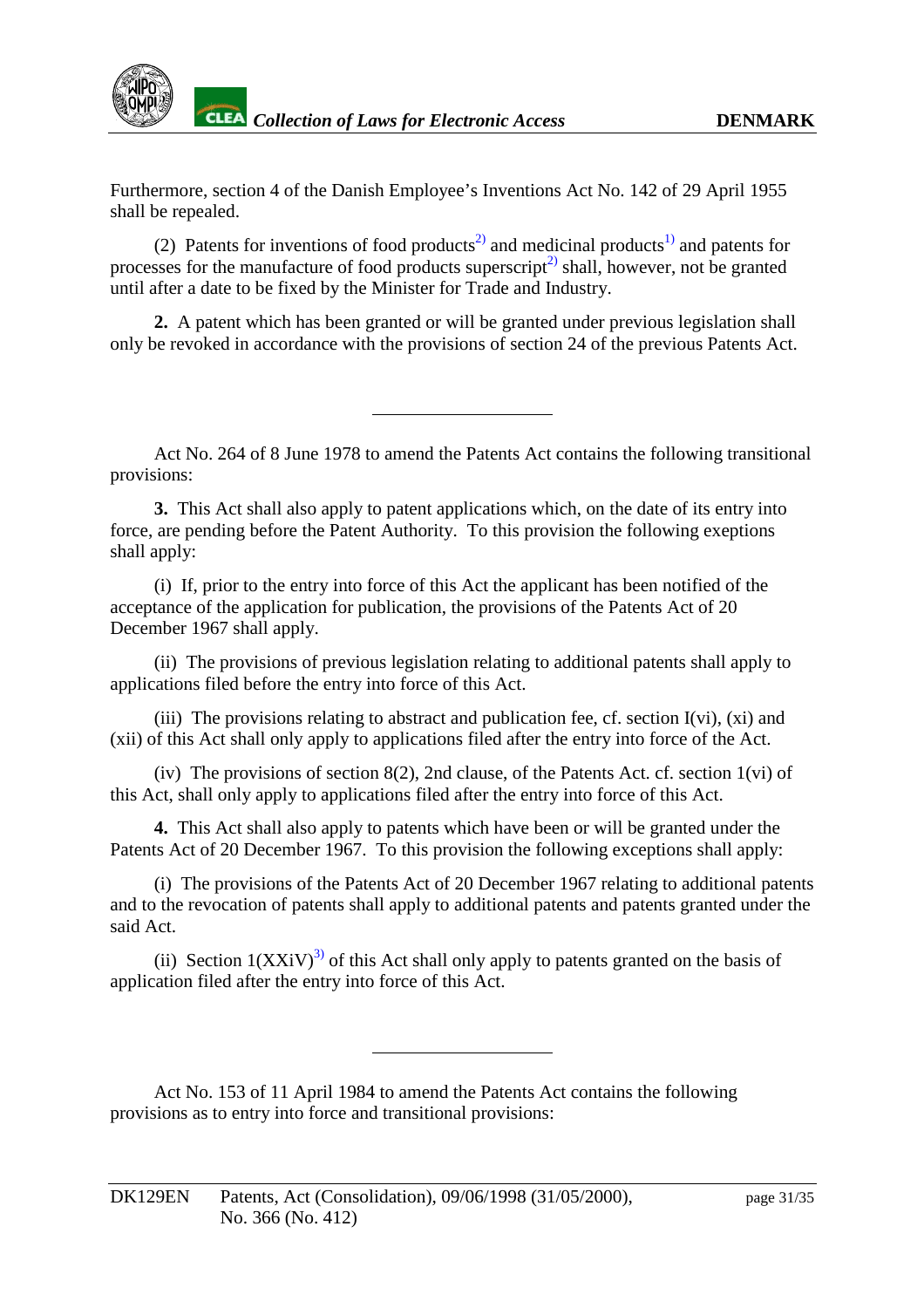

**3.** The provisio nsofthis Actshall also apply to patent applications which on the date of entry into force of the provisions are pending before the Patent Authority. To this provision the following exceptions shall apply:

(i) If, prior to the entry into force of this Act the applicant has been notified of the acceptance of the application for publication, the provisions of the Patents Act of 20 December 1967 shall apply.

(ii) The provisions of previous legislation relating to additional patents shall apply to applications filed before the entry into force of this Act,

 $(iii)$ The provisions relating to abstract and publication fee, cf. Section 1(vi),  $(xi)$  and (xii) of this Act shall only apply to applications filed after the entry into force of this Act.

 $(iv)$  The provi sions of section 8(2), 2  $^{\text{nd}}$  clause, of the Patents Act, cf. Section 1(vi) of this Act, shall only apply to applications filed after the entry into force of this Act.

**4.** This Actshall also apply to patents which have been or will be granted under the Patents Act of 20 December 1967. To this provision the following exceptions shall apply:

(i) The provisions of the Patents Act of 20 December 1967 relating to additional patents and to the revocation of patents shall apply to additional patents and patents gr anted under the saidAct.

(ii) Section l(xxiv)  $3$  of this Actshall only apply to patents granted on the basis of applications filed after the entry into force of this Act.

Act No. 153 of 11 April 1984 to amend the Patents Act communisties to intensify the ntains the following provisions as to entry into force and transitional provisions:

**3.** The provisions of this Acts hall also apply to patent applications which on the date of entry into force of the provisions are pending before the Patent Authority. To this provision the following exceptions shall apply:

(i) The provisions relating to the deposit of cultures of micro -organisms shall only apply to applications filed after the entry into force  $\frac{4}{10}$  of those provisions.

(ii) (Tra nsitional provision not reproduced).

(iii) (Transitional provision not reproduced).

**4.** The provisions of this Acts hall also apply to patents which have been granted at the entry into force of the provisions. To this provision the following exceptions s hall apply:

(i) The provisions relating to the revocation of patents in Act No. 479 of 20 December 1967 and Act No. 264 of 8 June 1978 shall apply to patents granted under the said Acts.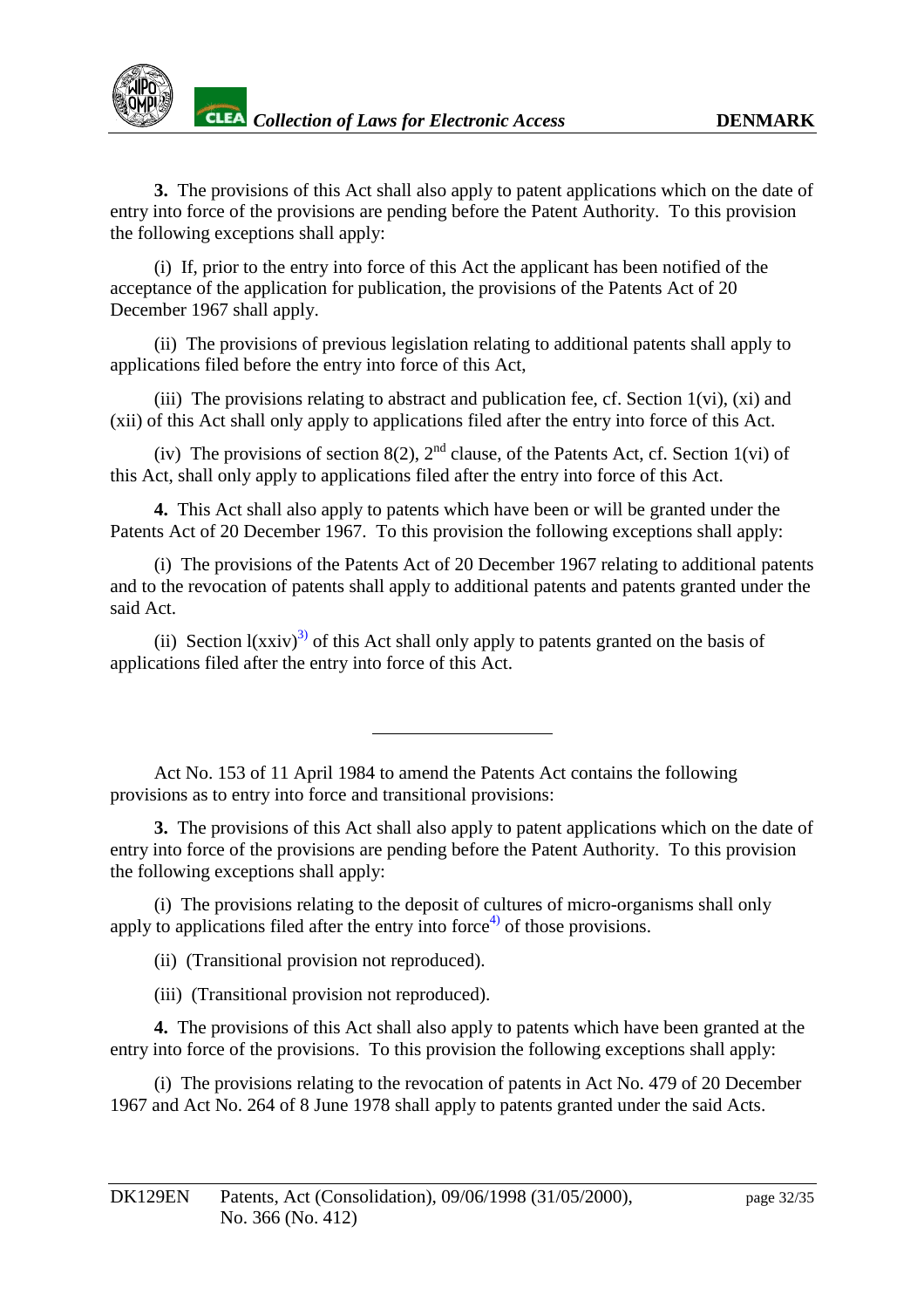

(ii) The provisions relating to the deposit of cultures of micro -organisms shall only apply to patents granted on the basis of applications filed after the entry into force of those provisions $4$ ).

The Utility Models, etc. Act No. 130 of 26 February 1992 contains the following provisions as to entry into force  $5$ 

**52.**—(1) This Actshall enter into force on 1 July 1992, cf. however subsection 2 hereof.

(2) (Transitional provision not reproduced).

(3) (Transitional provision not reproduced).

Act No. 1057 of 23 December 19 92 to amend the Patents Act contains the following provisions as to entry into force and transitional provisions

**2.**—(1) This Actshall enter into force on 1 January 1993, cf. however subsection 2 hereof.

(2) Section 1(i) and (xxxiv), and section 4(2) of this Act shall enter into force at the sametimeas the Agreement relating to Community Patents. The Minister for Trade and Industry shall draw up an order to that effect.

**3.**—(1) This Actshall also apply to patent applications which, on the date of its entry into force, are pending before the Patent Authority. Patent applications in respect of which, on the date of entry into force of the Act, notification has been forwarded to the applicant to the effect that the application has been accepted for being made available to the public shall, however, be finally examined according to the previous rules.

(2) Section 21 of the Patents Act, as drawn up in section 1(ii) of this Act, shall not apply to patents granted before the entry into force of the Actor granted under subsection (1),  $2<sup>nd</sup>$ clause, hereof.

Act No. 900 of 29 <sup>th</sup> November 1995 concerning amendment of the Patents Actshall include the following provisions concerning entry into force and transition<sup>7</sup>.

**2.** The Actshall enter into force on 1 st January 1996.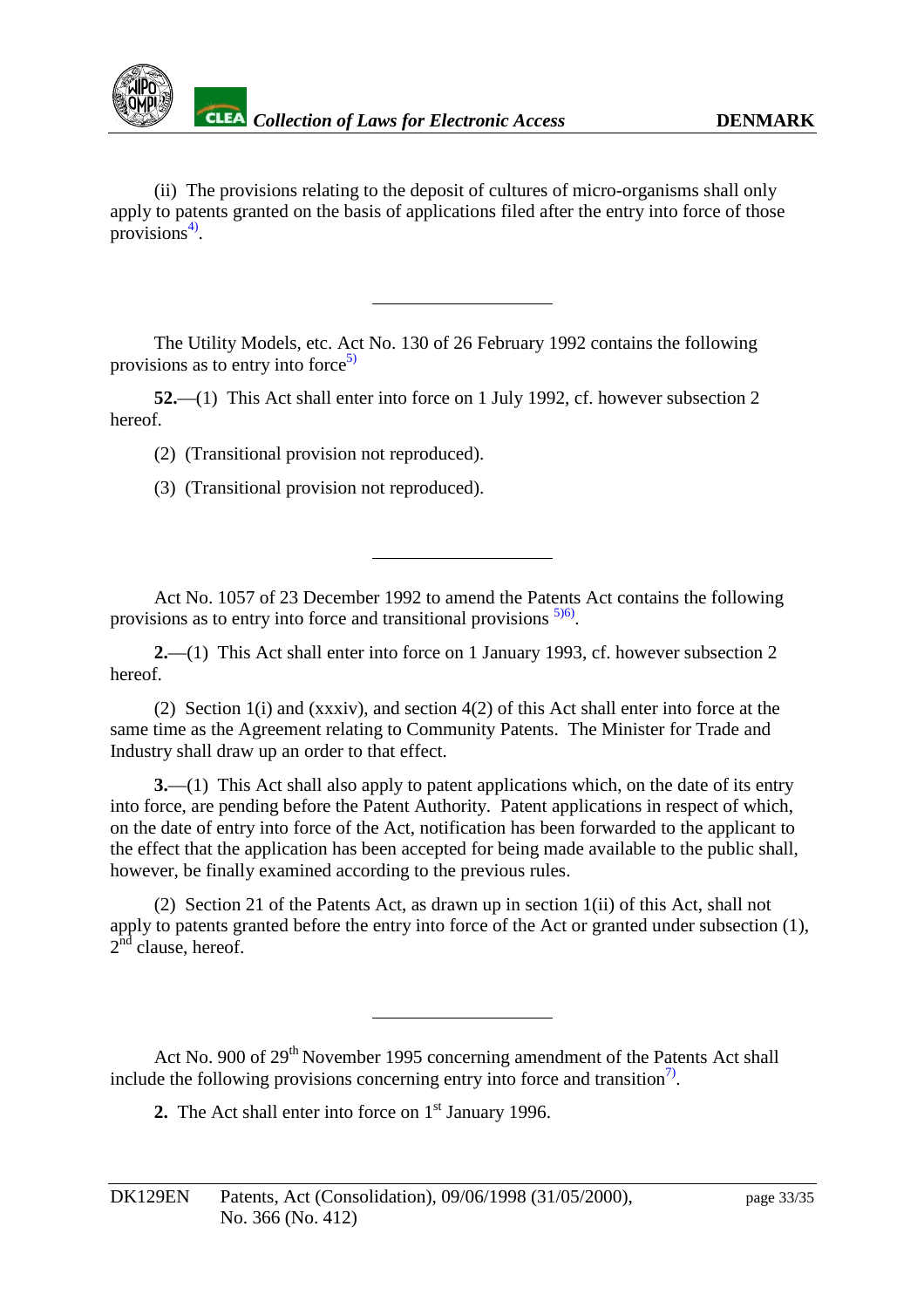<span id="page-33-0"></span>

**3.** For applications filed prior to the entry into force of the Act previous rules in section 13(1), sections 14 and 19(2) of this Order shall be applicable.

Act No. 972 of 17 <sup>th</sup> December 1997 concerning amendment of the Patents Act, Act on Utility Models and Design Act contains the following provision as to entry into force

4. The Actshall enter into force on 1 July 1998.

Act No. 412 of 31 st May 2000 concerning amendment of the Patents Act, Act on Utility Models etc., the Design Act, and the Danish Plant Variety Protection Act contains the following provisions as to entry into force  $\frac{10}{2}$ following provisions as to entry into force

**6.** The Actshall enterinto force on 30 July 2000.

*The Ministry of Business and Industry, 22 September 2000*

*Pia Gjellerup*

*Mogens Kring*

<sup>1)</sup> The Act shall not apply to the Faroe Islands and Greenland. The Act may by Royal Ordinance enter into force for these islands with such amendments as the special circumstances on the Faroe Islands and Greenland may require.

<sup>2)</sup> Medicinal products have been patentable on the basis of applications filed on and after 1 December 1983, cf. The voff ndustry Order No. 450 of 16 December 1983. Ministry of Industry Order No. 450 of 16 Decem

<sup>3)</sup> FoodProducts and processes for the manufacture of food products have been patentable on the basis of applications filed on and after 1 January 1989 or which pursuant to section 14 of the Patents Act are considered to have been filed after th at date, cf. the Ministry of Industry Order No. 511 of 23 August 1988.

- <sup>4)</sup> Section 60 of this Consolidate Act.
- <sup>5)</sup> I.e. on and after 1 July 1985, cf. The Ministry of Justice Order No. 176 of 2May 1985.

<sup>6)</sup> Section 53 in the Utility Models, etc. Act No. 13 0 0 f26 February 1992 and section 5 in Act No. 1057 of 23 December 1992 to amend the Patents Act laydown that these Acts shall not apply to the Faroe Islands and Greenland.<br>Pursuant to section 4 in Act No. 368 of 7 June 1989 to amend the Patents Act. Par t10 Aof the Acts hall not Pursuant to section 4 in Act No. 368 of 7 June 1989 to amend the Patents Act, Par FaroeIslandsandGreenland, either.

 $7)$  Agreement relating to Community Patents may be ratified on behalf of Denmark pursuant to section 4 in Act No. 1057 of 23 December 1992 to amend the Patents Act.

<sup>8)</sup> The Acts hall not apply to the Faroe Islands and Greenland. The Act may by Royal Ordinance enter into force for these islands with such amendments as the special circumstances on the Faroe Islands and Greenland may require.

<sup>9)</sup> The Act shall not apply to the Faroe Islands and Greenland. The Act may by Royal Ordinance enter into force for these islands with such amendments as the special circumstances on the Faroe Islands and Greenland may require.